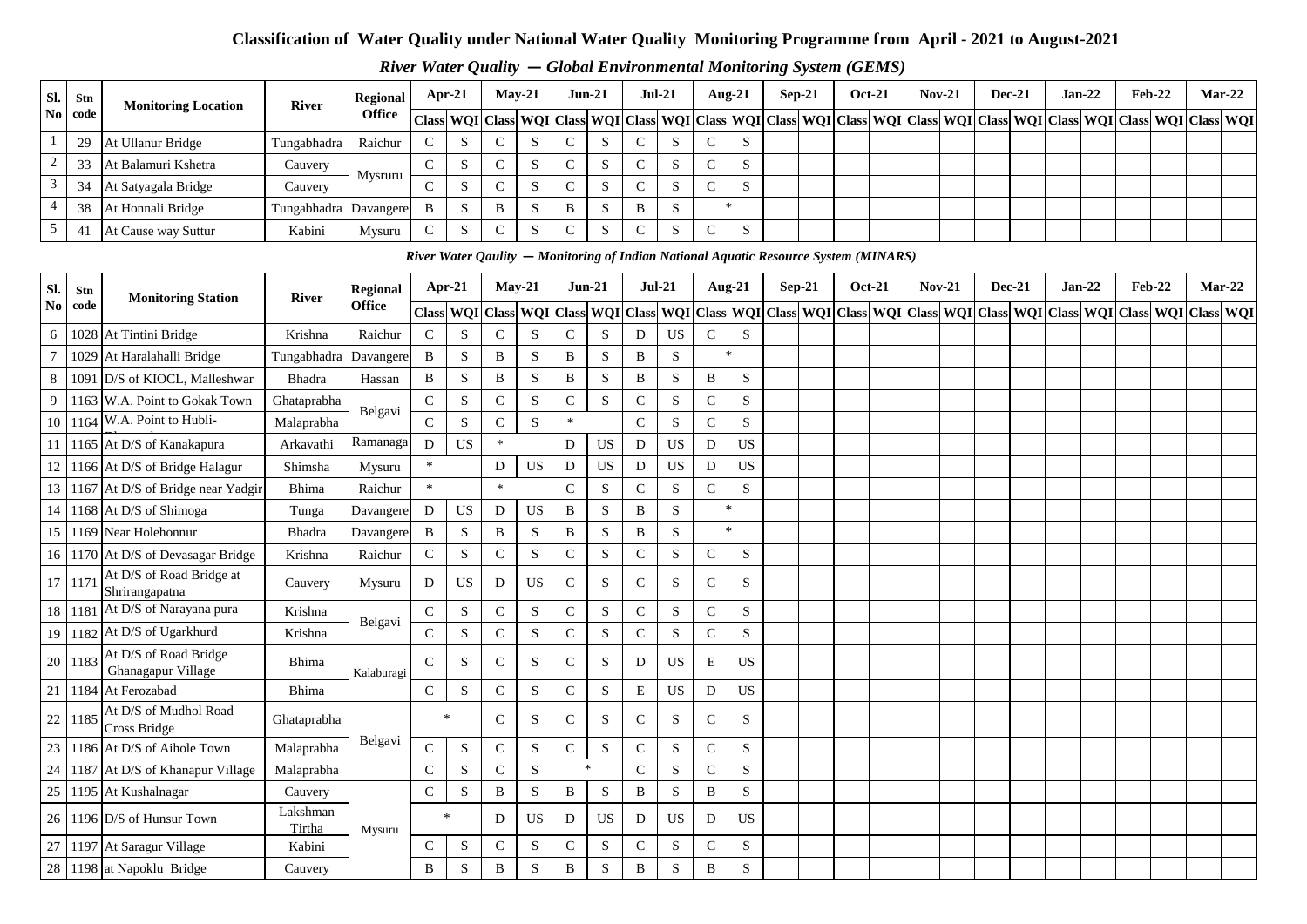| SI.      | Stn     | <b>Monitoring Location</b>                                                     | <b>River</b>           | Regional      |              | Apr-21      | $May-21$     |             | $Jun-21$     |             | $Jul-21$            |           |              | <b>Aug-21</b> | $Sep-21$ | <b>Oct-21</b> | <b>Nov-21</b>                                                                     | <b>Dec-21</b> | $Jan-22$ | <b>Feb-22</b>       |  | $Mar-22$ |
|----------|---------|--------------------------------------------------------------------------------|------------------------|---------------|--------------|-------------|--------------|-------------|--------------|-------------|---------------------|-----------|--------------|---------------|----------|---------------|-----------------------------------------------------------------------------------|---------------|----------|---------------------|--|----------|
| $\bf No$ | code    |                                                                                |                        | <b>Office</b> | Class WQI    |             | <b>Class</b> | <b>WQI</b>  |              |             | Class WQI Class WQI |           |              |               |          |               | Class   WQI   Class   WQI   Class   WQI   Class   WQI   Class   WQI   Class   WQI |               |          | Class WQI Class WQI |  |          |
| 29       | 1199    | At D/S of Holenarasipura                                                       | Hemavathi              | Hassan        | $\mathbf C$  | S           | ${\bf C}$    | S           | $\mathsf{C}$ | S           | $\mathsf{C}$        | S         | $\mathbf C$  | S             |          |               |                                                                                   |               |          |                     |  |          |
| $30\,$   | 1200    | Near Yediyur on NH-47                                                          | Shimsha                | Tumakuru      | D            | $_{\rm US}$ | D            | US          | ${\bf D}$    | <b>US</b>   | D                   | US        | ${\bf D}$    | <b>US</b>     |          |               |                                                                                   |               |          |                     |  |          |
| 31       |         | 1386 D/S of Karekura Village                                                   | Cauvery                | Mysuru        | ${\bf C}$    | ${\bf S}$   | $\mathbf C$  | ${\bf S}$   | ${\bf C}$    | S           | $\mathbf C$         | ${\bf S}$ | $\mathbf C$  | ${\bf S}$     |          |               |                                                                                   |               |          |                     |  |          |
| 32       |         | 1387 D/S of Bhadravathi City                                                   | Bhadra                 | Davangere     | D            | US          | D            | US          | $\, {\bf B}$ | ${\bf S}$   | $\, {\bf B}$        | S         |              | $\star$       |          |               |                                                                                   |               |          |                     |  |          |
| 33       | 1444    | At D/S of West Coast Paper<br>Mills                                            | Kali                   | Dharwad       | $\mathsf{C}$ | S           | $\mathsf{C}$ | $\mathbf S$ | $\ast$       |             |                     | $\ast$    | $\mathsf{C}$ | S             |          |               |                                                                                   |               |          |                     |  |          |
| 34       | 1445    | Kabini, W.A. Point at<br>KIADB, Nanjangud                                      | Kabini                 | Mysuru        | $\mathbf C$  | S           | $\mathsf{C}$ | ${\bf S}$   | $\mathsf{C}$ | S           | $\mathsf{C}$        | S         | $\mathsf{C}$ | S             |          |               |                                                                                   |               |          |                     |  |          |
| 35       |         | 1446 Hebbala Valley near Mandya                                                | Hebbala                |               | D            | $_{\rm US}$ | D            | US          | D            | <b>US</b>   | D                   | US        | D            | US            |          |               |                                                                                   |               |          |                     |  |          |
| 36       |         | Bhima River Confluence of<br>1888 Jewagri Town Sewage<br><b>Disposal Point</b> | Bhima                  | Kalaburagi    | $\mathsf{C}$ | S           | $\mathsf{C}$ | ${\bf S}$   | $\mathsf{C}$ | S           | D                   | <b>US</b> | D            | US            |          |               |                                                                                   |               |          |                     |  |          |
| 37       | 1889    | Ankali Bridge Along<br>Chikkodi Kagwad Road                                    | Krishna                | Belgavi       | $\mathbf C$  | S           | $\mathsf{C}$ | S           | $\mathsf{C}$ | S           | $\mathbf C$         | S         | $\mathsf{C}$ | ${\bf S}$     |          |               |                                                                                   |               |          |                     |  |          |
|          | 38 1891 | Karanja river near byalahalli<br>village                                       | Karanja river          | Bidar         |              | $\ast$      |              | $\ast$      | $\ast$       |             | $\ast$              |           |              | $\star$       |          |               |                                                                                   |               |          |                     |  |          |
| 39       |         | Netravathi U/S of Dharma<br>1892 Stala at Water Supply<br>Intake point         | Netravathi             | Mangaluru     | $\mathsf{C}$ | S           | B            | S           | $\mathsf{C}$ | S           | $\mathsf{C}$        | S         | $\mathsf{C}$ | S             |          |               |                                                                                   |               |          |                     |  |          |
| 40       | 1893    | Yagachi River Near Pumping<br><b>Stations Hassan City</b>                      | Yagachi                | Hassan        | $\mathsf{C}$ | S           | $\mathsf{C}$ | S           | $\mathsf{C}$ | S           | $\mathcal{C}$       | S         | C            | S             |          |               |                                                                                   |               |          |                     |  |          |
| 41       |         | U/S Uppinagady Town<br>1894 Before Confluence with<br>river Nethravathi        | Kumara Dhara Mangaluru |               | B            | S           | B            | S           | $\mathsf{C}$ | S           | $\mathsf{C}$        | S         | $\mathsf C$  | S             |          |               |                                                                                   |               |          |                     |  |          |
| 42       | 1895    | Kagina D/S of Sewage<br>disposal point                                         | Kagina                 | Kalaburagi    | $\mathbf C$  | S           | E            | US          | $\mathsf{C}$ | S           | $\mathsf{C}$        | S         | $\mathsf{C}$ | S             |          |               |                                                                                   |               |          |                     |  |          |
| 43       | 1896    | Confluence point of Tunga<br>and Bhadra at Kudli                               | Tunga-Bhadra Davangere |               | B            | S           | B            | S           | B            | S           | B                   | S         |              | $\star$       |          |               |                                                                                   |               |          |                     |  |          |
| 44       |         | 2763 Asangi Village                                                            | Asangi nalla           | Belgavi       | $\mathsf C$  | ${\bf S}$   | $\mathsf C$  | ${\bf S}$   | ${\bf C}$    | S           | $\mathbf C$         | ${\bf S}$ | $\mathsf C$  | ${\bf S}$     |          |               |                                                                                   |               |          |                     |  |          |
|          |         | 45   2764   At Badami Bridge                                                   | Malaprabha             |               | $\mathbf C$  | S           | ${\bf C}$    | ${\bf S}$   | ${\bf C}$    | ${\bf S}$   | $\mathbf C$         | S         | $\mathbf C$  | ${\bf S}$     |          |               |                                                                                   |               |          |                     |  |          |
| 46       |         | 2765 U/S of MPM                                                                | Bhadra                 |               | B            | S           | B            | ${\bf S}$   | B            | S           | B                   | S         |              | $\ast$        |          |               |                                                                                   |               |          |                     |  |          |
| 47       |         | 2766 At New Bridge                                                             | Tungabhadra            |               | B            | S           | B            | $\mathbf S$ | $\, {\bf B}$ | S           | B                   | S         |              | $\ast$        |          |               |                                                                                   |               |          |                     |  |          |
|          |         | 48 2767 U/S of HPF Old Bridge                                                  | Tungabhadra            |               | $\, {\bf B}$ | ${\bf S}$   | $\, {\bf B}$ | ${\bf S}$   | $\, {\bf B}$ | ${\bf S}$   | B                   | S         |              | $\ast$        |          |               |                                                                                   |               |          |                     |  |          |
|          |         | 49 2768 D/S of HPF                                                             | Tungabhadra            | Davangere     | D            | $_{\rm US}$ | $\mathbf D$  | <b>US</b>   | ${\rm D}$    | $_{\rm US}$ | B                   | S         |              | $\ast$        |          |               |                                                                                   |               |          |                     |  |          |
|          |         | 50 2769 At Jack Well Point                                                     | Tungabhadra            |               | $\, {\bf B}$ | S           | ${\rm D}$    | $_{\rm US}$ | $\, {\bf B}$ | ${\bf S}$   | $\, {\bf B}$        | S         |              | $\ast$        |          |               |                                                                                   |               |          |                     |  |          |
|          | 51 2770 | At Harihar Water Supply<br>Intake                                              | Tungabhadra            |               | D            | $_{\rm US}$ | D            | $_{\rm US}$ | ${\bf D}$    | $_{\rm US}$ | $\, {\bf B}$        | S         |              | $\ast$        |          |               |                                                                                   |               |          |                     |  |          |
|          |         | 52 2771 U/S of KIOCL                                                           | Bhadra                 | Hassan        | $\, {\bf B}$ | ${\bf S}$   | $\, {\bf B}$ | ${\bf S}$   | $\, {\bf B}$ | ${\bf S}$   | B                   | ${\bf S}$ | B            | ${\bf S}$     |          |               |                                                                                   |               |          |                     |  |          |
|          |         | 53 2772 D/S of Kattemalavadi                                                   | Lakshman<br>Tirtha     | Mysuru        |              | $\ast$      | D            | US          | D            | US          | D                   | US        | ${\rm D}$    | US            |          |               |                                                                                   |               |          |                     |  |          |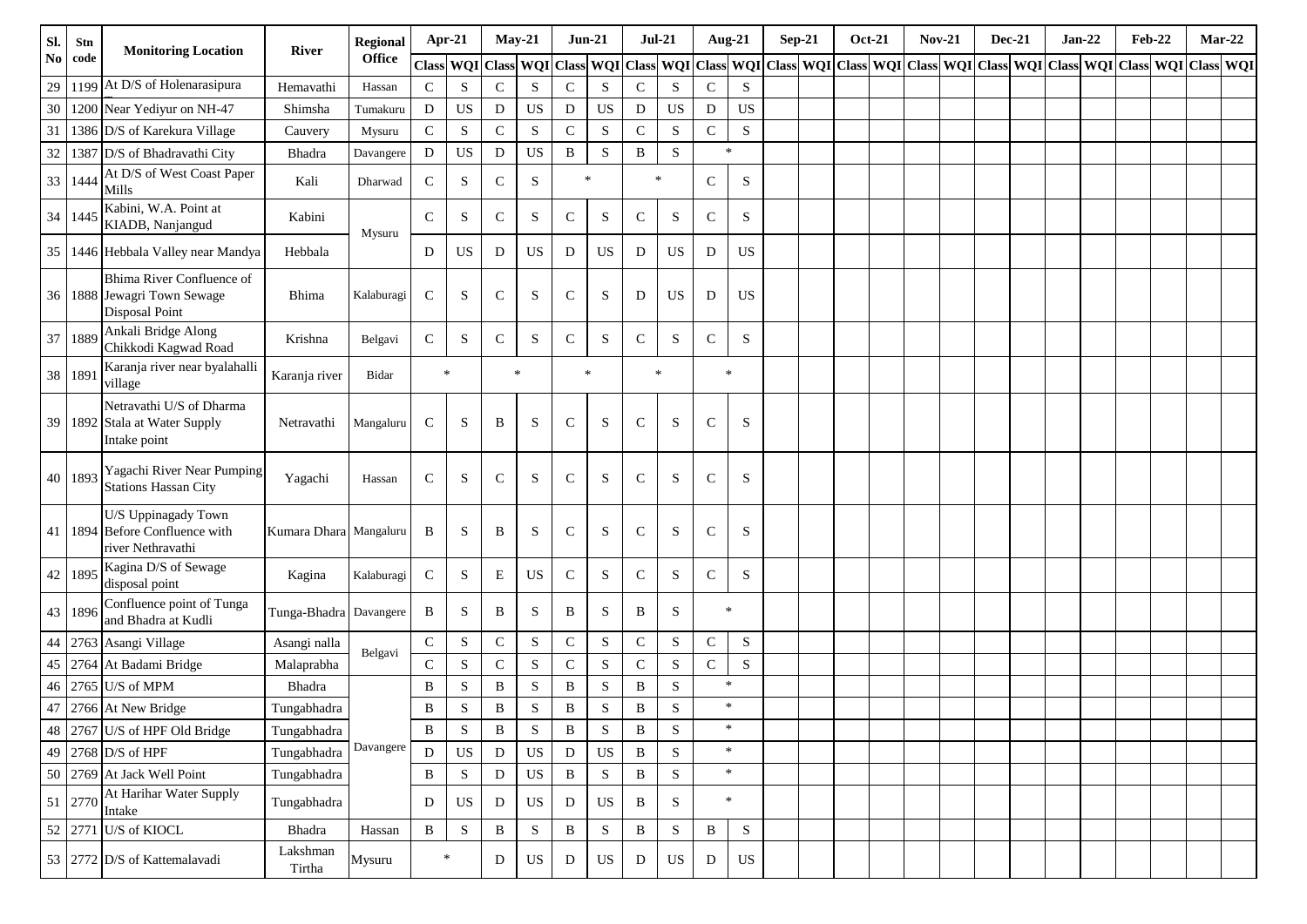| Sl.            | Stn     | <b>Monitoring Location</b>                                                     | <b>River</b>        | Regional      |              | Apr-21    | $May-21$    |           | $Jun-21$     |             | $Jul-21$     |           |              | Aug-21                                                                                                                                                                                                          | $Sep-21$ | <b>Oct-21</b> | <b>Nov-21</b> | <b>Dec-21</b> |  | $Jan-22$ | <b>Feb-22</b> | $Mar-22$ |  |
|----------------|---------|--------------------------------------------------------------------------------|---------------------|---------------|--------------|-----------|-------------|-----------|--------------|-------------|--------------|-----------|--------------|-----------------------------------------------------------------------------------------------------------------------------------------------------------------------------------------------------------------|----------|---------------|---------------|---------------|--|----------|---------------|----------|--|
| N <sub>0</sub> | code    |                                                                                |                     | <b>Office</b> |              |           |             |           |              |             |              |           |              | Class   WQI   Class   WQI   Class   WQI   Class   WQI   Class   WQI   Class   WQI   Class   WQI   Class   WQI   Class   WQI   Class   WQI   Class   WQI   Class   WQI   Class   WQI   Class   WQI   Class   WQI |          |               |               |               |  |          |               |          |  |
| 54             |         | 2773 At Bannur Bridge                                                          | Cauvery             |               | $\mathsf C$  | ${\bf S}$ | ${\bf C}$   | S         | ${\bf C}$    | S           | $\mathsf{C}$ | S         | ${\bf C}$    | S                                                                                                                                                                                                               |          |               |               |               |  |          |               |          |  |
| 55             | 2774    | At Ranganathittu                                                               | Cauvery             | Mysuru        | ${\bf C}$    | S         | $\mathbf C$ | ${\bf S}$ | $\mathsf{C}$ | S           | $\mathsf{C}$ | S         | $\mathbf C$  | ${\bf S}$                                                                                                                                                                                                       |          |               |               |               |  |          |               |          |  |
|                | 56 2775 | At Bathing Ghat,<br>Nanjanagud                                                 | Kabini              |               | D            | <b>US</b> | $\mathbf C$ | ${\bf S}$ | $\mathsf{C}$ | ${\bf S}$   | ${\bf C}$    | S         | $\mathbf C$  | S                                                                                                                                                                                                               |          |               |               |               |  |          |               |          |  |
| 57             |         | 2776 D/S of Gangawathi                                                         | Tungabhadra         | Raichur       | ${\bf C}$    | ${\bf S}$ | ${\bf C}$   | ${\bf S}$ | ${\bf C}$    | ${\bf S}$   | ${\bf C}$    | S         | $\mathbf C$  | ${\bf S}$                                                                                                                                                                                                       |          |               |               |               |  |          |               |          |  |
|                |         | 58 2777 At Shahabad Bridge                                                     |                     |               | $\mathsf C$  | ${\bf S}$ | $\mathbf C$ | ${\bf S}$ | $\mathbf C$  | $\mathbf S$ | ${\bf C}$    | S         | $\mathbf C$  | ${\bf S}$                                                                                                                                                                                                       |          |               |               |               |  |          |               |          |  |
|                | 59 4499 | Benniothora dam<br>Kurkota village,                                            | Kagina              | Kalaburagi    | $\mathsf{C}$ | ${\bf S}$ | $\mathbf C$ | S         | $\mathsf{C}$ | S           | ${\bf C}$    | S         | $\mathsf{C}$ | S                                                                                                                                                                                                               |          |               |               |               |  |          |               |          |  |
|                |         | Kagina river at D/S of<br>60 4500 bridge cum barrage,<br>Sadem Tq.             | Kagina              | Kalaburagi    | ${\bf C}$    | S         | $\mathbf C$ | S         | $\mathsf{C}$ | S           | $\mathsf{C}$ | S         | $\mathsf{C}$ | S                                                                                                                                                                                                               |          |               |               |               |  |          |               |          |  |
| 61             |         | 2780 U/S of WCPM, Dandeli                                                      | Kali                | Dharwad       | ${\bf C}$    | ${\bf S}$ | $\mathbf C$ | ${\bf S}$ |              | $\ast$      |              | $\ast$    | $\mathsf{C}$ | S                                                                                                                                                                                                               |          |               |               |               |  |          |               |          |  |
| 62             |         | 2781 D/S of Alamatti Dam                                                       | Krishna             | Belgavi       | ${\bf C}$    | ${\bf S}$ | $\mathbf C$ | S         | $\mathsf C$  | ${\bf S}$   | $\mathsf{C}$ | S         | $\mathsf{C}$ | ${\bf S}$                                                                                                                                                                                                       |          |               |               |               |  |          |               |          |  |
|                | 63 3558 | Dodesugur bridge gaugung<br>Station                                            | Tungabhadra         | Raichur       |              | $\ast$    |             | $\ast$    | $\mathsf{C}$ | S           | $\mathsf{C}$ | S         | $\mathsf{C}$ | S                                                                                                                                                                                                               |          |               |               |               |  |          |               |          |  |
|                | 64 3562 | Thumbe water supply<br>station to Mangalore city                               | Nethravathi         | Mangaluru     | B            | $\,$ S    | B           | S         | $\mathsf{C}$ | S           | ${\bf C}$    | S         | $\mathsf{C}$ | S                                                                                                                                                                                                               |          |               |               |               |  |          |               |          |  |
|                |         | 65 3563 U/s of Uppinangady town                                                | Nethravathi         |               | ${\bf C}$    | ${\bf S}$ | ${\bf C}$   | S         | $\mathbf C$  | ${\bf S}$   | $\mathsf{C}$ | S         | $\mathsf{C}$ | S                                                                                                                                                                                                               |          |               |               |               |  |          |               |          |  |
|                |         | 66 3566 KRS Dam Mandya                                                         | Cauvery             |               | $\mathbf C$  | S         | $\mathbf C$ | S         | $\mathsf C$  | ${\bf S}$   | $\mathsf{C}$ | S         | $\mathsf{C}$ | S                                                                                                                                                                                                               |          |               |               |               |  |          |               |          |  |
| 67             |         | 3567 D/s Shimsha near Madduar                                                  | Shimsha             |               |              | $\ast$    | D           | US        | ${\bf C}$    | ${\bf S}$   | $\mathsf{C}$ | S         | $\mathsf{C}$ | S                                                                                                                                                                                                               |          |               |               |               |  |          |               |          |  |
|                | 68 3568 | Water supply intakepoint to<br>Srirangapatna town                              | Cauvery             |               | $\mathsf{C}$ | S         | $\mathbf C$ | S         | $\mathsf C$  | S           | $\mathsf{C}$ | S         | $\mathsf{C}$ | S                                                                                                                                                                                                               |          |               |               |               |  |          |               |          |  |
|                | 69 3569 | Water supply intake point to<br>Mandya town                                    | Cauvery             |               | $\mathsf{C}$ | ${\bf S}$ | $\mathbf C$ | S         | $\mathbf C$  | ${\bf S}$   | $\mathbf C$  | S         | $\mathbf C$  | S                                                                                                                                                                                                               |          |               |               |               |  |          |               |          |  |
|                |         | 70 3570 D/s of KR Nagar bridge                                                 | Cauvery             |               | ${\bf C}$    | ${\bf S}$ | ${\bf C}$   | S         | $\mathbf C$  | ${\bf S}$   | $\mathbf C$  | S         | $\mathsf{C}$ | ${\bf S}$                                                                                                                                                                                                       |          |               |               |               |  |          |               |          |  |
| 71             |         | 3571 U/s of KR Nagar<br>Water supply intake point to                           | Cauvery<br>Lakshman |               | ${\bf C}$    | ${\bf S}$ | $\mathbf C$ | S         | $\mathsf C$  | ${\bf S}$   | ${\bf C}$    | ${\bf S}$ | $\mathbf C$  | ${\bf S}$                                                                                                                                                                                                       |          |               |               |               |  |          |               |          |  |
| 72             | 3572    | Hunsur town                                                                    | Thirtha             |               |              | $\star$   | D           | US        | D            | <b>US</b>   | D            | <b>US</b> | D            | US                                                                                                                                                                                                              |          |               |               |               |  |          |               |          |  |
| 73             |         | 3573 D/s of Kushalanagar town                                                  | Cauvery             |               | B            | ${\bf S}$ | B           | ${\bf S}$ | $\, {\bf B}$ | ${\bf S}$   | $\, {\bf B}$ | S         | $\, {\bf B}$ | ${\bf S}$                                                                                                                                                                                                       |          |               |               |               |  |          |               |          |  |
|                | 74 3574 | Water supply intake point to<br>Madikeri town (Kootehole)                      | Cauvery             | Mysuru        | B            | S         | B           | S         | $\mathsf{C}$ | S           | B            | S         | B            | S                                                                                                                                                                                                               |          |               |               |               |  |          |               |          |  |
|                |         | U/s Intake point to<br>75 3575 Nanjanagud & Gundlupet<br>at Debur              | Kabini              |               | ${\bf C}$    | ${\bf S}$ | $\mathbf C$ | ${\bf S}$ | $\mathbf C$  | $\mathbf S$ | $\mathbf C$  | ${\bf S}$ | ${\bf C}$    | S                                                                                                                                                                                                               |          |               |               |               |  |          |               |          |  |
|                | 76 3576 | Water supply intake point to<br>Mysore pump house                              | Cauvery             |               | $\mathsf{C}$ | S         | $\mathbf C$ | S         | $\mathsf{C}$ | S           | $\mathsf{C}$ | S         | $\mathsf{C}$ | S                                                                                                                                                                                                               |          |               |               |               |  |          |               |          |  |
|                | 77 3577 | Water supply intake point to<br>T. Narasipura                                  | Kabini              |               | $\mathsf{C}$ | S         | ${\bf C}$   | S         | $\mathsf{C}$ | S           | $\mathsf{C}$ | S         | $\mathsf{C}$ | S                                                                                                                                                                                                               |          |               |               |               |  |          |               |          |  |
|                |         | D/s of Cauvery Maddur<br>78 3578 water supply treatment plant<br>at @ Bachalli | Cauvery             |               | $\mathbf C$  | ${\bf S}$ | $\mathbf C$ | S         | $\mathsf C$  | S           | $\mathsf{C}$ | S         | $\mathsf{C}$ | S                                                                                                                                                                                                               |          |               |               |               |  |          |               |          |  |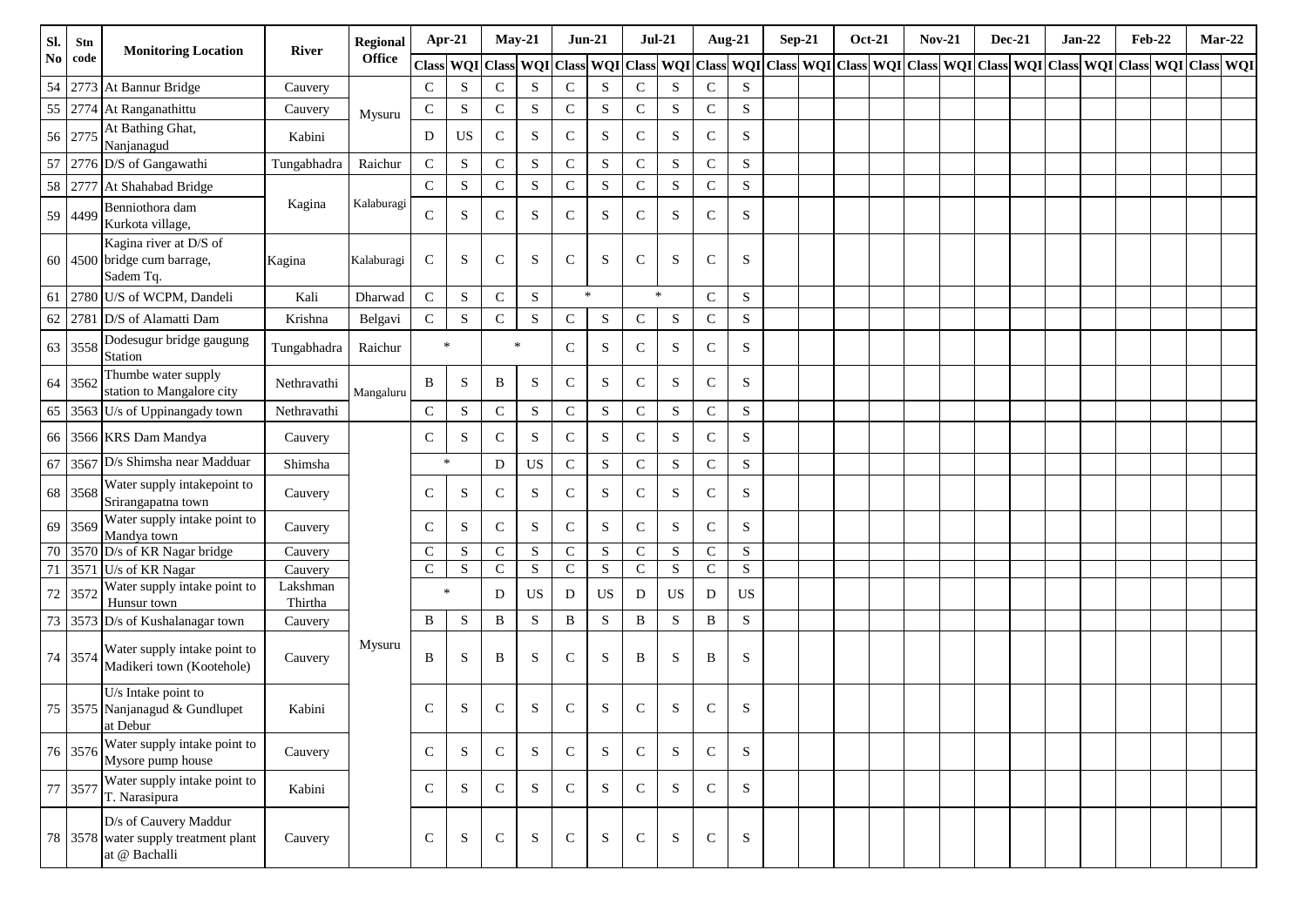| Sl.           | Stn      | <b>Monitoring Location</b>                                                      | <b>River</b>              | <b>Regional</b> | Apr-21           |             | $May-21$     |           | $Jun-21$     |             | $Jul-21$      |             | <b>Aug-21</b> |             | $Sep-21$                                                                                                                                                              | <b>Oct-21</b> | <b>Nov-21</b> | <b>Dec-21</b> | $Jan-22$ | <b>Feb-22</b> | $Mar-22$ |  |
|---------------|----------|---------------------------------------------------------------------------------|---------------------------|-----------------|------------------|-------------|--------------|-----------|--------------|-------------|---------------|-------------|---------------|-------------|-----------------------------------------------------------------------------------------------------------------------------------------------------------------------|---------------|---------------|---------------|----------|---------------|----------|--|
| $\mathbf{No}$ | code     |                                                                                 |                           | <b>Office</b>   | <b>Class WQI</b> |             |              |           |              |             |               |             |               |             | Class   WQI   Class   WQI   Class   WQI   Class   WQI   Class   WQI   Class   WQI   Class   WQI   Class   WQI   Class   WQI   Class   WQI   Class   WQI   Class   WQI |               |               |               |          |               |          |  |
|               | 79 3579  | Water supply intake point at<br>Kollegala, Dasanapura                           | Cauvery                   |                 | $\mathsf{C}$     | S           | $\mathsf{C}$ | S         | $\mathsf{C}$ | S           | $\mathsf{C}$  | S           | $\mathsf{C}$  | S           |                                                                                                                                                                       |               |               |               |          |               |          |  |
| 80            | 3580     | Water supply intake point<br>to Malavalli                                       | Cauvery                   | Mysuru          | $\mathsf{C}$     | S           | $\mathsf{C}$ | S         | $\mathbf C$  | S           | $\mathsf{C}$  | S           | $\mathsf{C}$  | S           |                                                                                                                                                                       |               |               |               |          |               |          |  |
| 81            | 3581     | Water supply intake point at<br>Torekadanahalli                                 | Cauvery                   |                 | $\mathsf{C}$     | S           | $\mathsf{C}$ | S         | $\mathbf C$  | S           | $\mathcal{C}$ | S           | $\mathsf{C}$  | S           |                                                                                                                                                                       |               |               |               |          |               |          |  |
| 82            | 4087     | NR Bridge, Ankola                                                               | Gangavali                 |                 | $\mathsf{C}$     | S           | ${\bf C}$    | S         | ${\bf C}$    | $\mathbf S$ | $\mathsf{C}$  | S           | ${\bf C}$     | S           |                                                                                                                                                                       |               |               |               |          |               |          |  |
| 83            | 4088     | Aghanashini River                                                               | Aghanashini               |                 | $\mathbf C$      | ${\bf S}$   | ${\bf C}$    | S         | ${\bf C}$    | ${\bf S}$   | $\mathbf C$   | ${\bf S}$   | $\mathbf C$   | ${\bf S}$   |                                                                                                                                                                       |               |               |               |          |               |          |  |
| 84            | 4089     | Hadinabal Bridge                                                                | Gundabai                  |                 | $\mathbf C$      | S           | ${\bf C}$    | S         | ${\bf C}$    | ${\bf S}$   | $\mathsf{C}$  | ${\bf S}$   | ${\bf C}$     | ${\bf S}$   |                                                                                                                                                                       |               |               |               |          |               |          |  |
| 85            | 4090     | NR Bridge, at Honnavara                                                         | Sharavathi                | Karwar          | $\mathsf{C}$     | ${\bf S}$   | ${\bf C}$    | ${\bf S}$ | $\mathsf C$  | ${\bf S}$   | $\mathbf C$   | ${\bf S}$   | ${\bf C}$     | ${\bf S}$   |                                                                                                                                                                       |               |               |               |          |               |          |  |
| 86            | 4091     | NR Kadivinakatte Dam                                                            | Venkatpur                 |                 | $\mathsf{C}$     | S           | ${\bf C}$    | S         | ${\bf C}$    | ${\bf S}$   | $\mathsf{C}$  | ${\bf S}$   | ${\bf C}$     | ${\bf S}$   |                                                                                                                                                                       |               |               |               |          |               |          |  |
| 87            | 4496     | Aghanashini River<br>Marigadde(Sirsi)                                           | Aghanashini               |                 | $\mathcal{C}$    | S           | $\mathsf{C}$ | S         | $\mathbf C$  | S           | $\mathcal{C}$ | S           | $\mathsf{C}$  | S           |                                                                                                                                                                       |               |               |               |          |               |          |  |
| 88            | 4497     | Kengre hole (Sirsi)                                                             | Aghanashini               | Karwar          | $\mathsf{C}$     | S           | $\mathsf{C}$ | S         | $\mathsf C$  | ${\bf S}$   | $\mathbf C$   | S           | $\mathsf{C}$  | ${\bf S}$   |                                                                                                                                                                       |               |               |               |          |               |          |  |
| 89            |          | 4498 Sanavalli Dam, Mungod                                                      |                           |                 | $\mathbf C$      | ${\bf S}$   | ${\bf C}$    | S         | $\mathsf C$  | ${\bf S}$   | $\mathbf C$   | ${\bf S}$   | ${\bf C}$     | ${\bf S}$   |                                                                                                                                                                       |               |               |               |          |               |          |  |
|               | 90 4098  | Rakkasakoppa Reservoir<br>Rakkasakoppa Vill Belagavi                            | Rakkasakopp<br>Reservor   | Belgavi         | $\mathsf{C}$     | S           | $\mathsf{C}$ | S         | $\ast$       |             | $\mathsf{C}$  | S           | $\mathsf{C}$  | S           |                                                                                                                                                                       |               |               |               |          |               |          |  |
| 91            | 4099     | D/S Barachuki Falls<br>Sathegala                                                | Cauvery                   |                 | $\mathsf{C}$     | S           | $\mathsf{C}$ | S         | $\mathbf C$  | ${\bf S}$   | $\mathsf{C}$  | S           | $\mathsf{C}$  | S           |                                                                                                                                                                       |               |               |               |          |               |          |  |
|               | 92 4100  | Attigullipura<br>Chamarajanagar                                                 | Suvaranvathi<br>Reservoir | Mysuru          | $\mathcal{C}$    | S           | $\mathsf{C}$ | S         | B            | S           | B             | S           | $\mathsf{C}$  | S           |                                                                                                                                                                       |               |               |               |          |               |          |  |
|               | 93 4101  | Gundal Kollegala Tq &<br>Chamarajanagar Dist                                    | Gundal<br>Reservoir       |                 | B                | S           | B            | S         | B            | $\mathbf S$ | B             | S           | B             | S           |                                                                                                                                                                       |               |               |               |          |               |          |  |
|               | 94 4102  | D/S of cauvery at<br>Bhagamandala Bridge                                        | Cauvery                   |                 | B                | S           | B            | S         | B            | S           | B             | S           | B             | S           |                                                                                                                                                                       |               |               |               |          |               |          |  |
|               |          | D/S of Cauvery at Kanive<br>95 4103 Ramaligeswara Tempale<br>Bridge Kushalnagar | Cauvery                   | Mysuru          | B                | S           | B            | S         | $\, {\bf B}$ | $\mathbf S$ | B             | S           | B             | ${\bf S}$   |                                                                                                                                                                       |               |               |               |          |               |          |  |
|               | 96 4104  | Ghatprabha River,<br>Davalshwar Braaga Jackwell<br>for Drinking Water Supply    | Ghatprabha                | Belagavi        | $\ast$           |             | $\mathsf{C}$ | S         | $\mathbf C$  | $\mathbf S$ | $\mathsf{C}$  | S           | ${\bf C}$     | S           |                                                                                                                                                                       |               |               |               |          |               |          |  |
|               |          | 97   4105   Bhadra River D/S MPM,<br>Bhadrawati                                 | Bhadra                    |                 | B                | S           | B            | S         | B            | S           | B             | S.          | $\ast$        |             |                                                                                                                                                                       |               |               |               |          |               |          |  |
|               | 98 4106  | Tunga River U/S<br>Shivamogga                                                   | Tunga                     | Davangere       | $\, {\bf B}$     | S           | B            | S         | $\, {\bf B}$ | ${\bf S}$   | B             | S           |               | $\ast$      |                                                                                                                                                                       |               |               |               |          |               |          |  |
| 99            | 4494     | Tungabhadra river at Mylara                                                     | Tunga                     |                 | D                | US          | $\, {\bf B}$ | ${\bf S}$ | $\, {\bf B}$ | $\mathbf S$ | $\, {\bf B}$  | ${\bf S}$   |               | $\ast$      |                                                                                                                                                                       |               |               |               |          |               |          |  |
|               |          | 100 4495 Tungabhadra river at Aravi                                             | Tunga                     |                 | $\, {\bf B}$     | ${\bf S}$   | $\, {\bf B}$ | ${\bf S}$ | $\, {\bf B}$ | ${\bf S}$   | $\, {\bf B}$  | $\mathbf S$ |               | $\ast$      |                                                                                                                                                                       |               |               |               |          |               |          |  |
|               | 101 4107 | Dakshina Pinakini River<br>Near Mugalur Bridge,                                 | Dakshina<br>Pinakini      | Sarjapura       | E                | US          |              | $\ast$    | D            | US          | E             | US          | E             | US          |                                                                                                                                                                       |               |               |               |          |               |          |  |
|               |          | 102 4108 Akravathir River Before                                                | Arkavathi                 | Ramanagar       | D                | US          |              | $\ast$    | $\mathbf D$  | US          | D             | US          | D             | US          |                                                                                                                                                                       |               |               |               |          |               |          |  |
|               |          | 103 4109 Cauvery River Before                                                   | Cauvery                   |                 | $\mathbf D$      | $_{\rm US}$ |              | $\ast$    | ${\rm D}$    | US          | ${\bf D}$     | US          | D             | $_{\rm US}$ |                                                                                                                                                                       |               |               |               |          |               |          |  |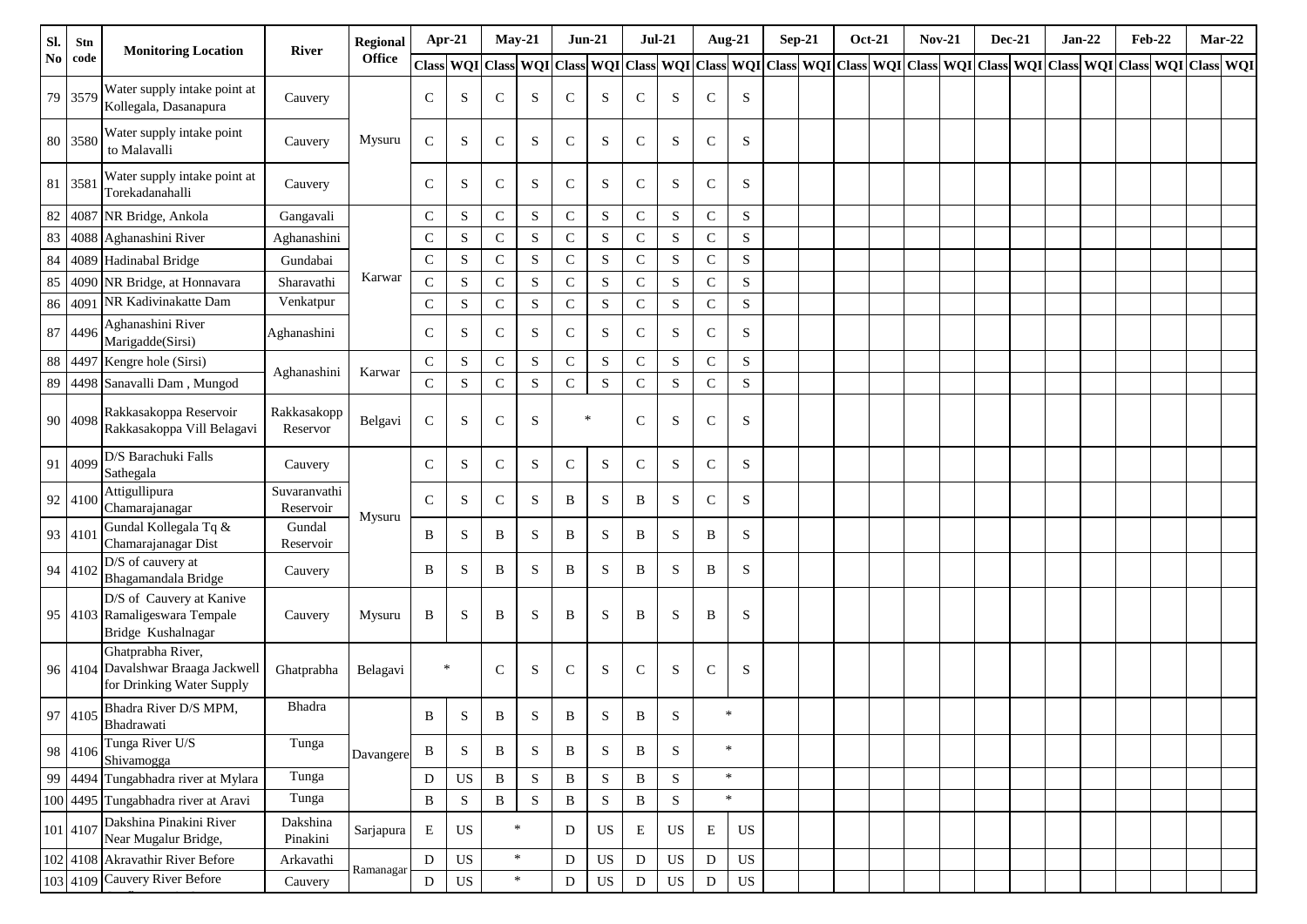| Sl. | <b>Stn</b>     | <b>Monitoring Location</b> | <b>River</b> | Regional | Apr-21 | $\sim$<br>$Max-2$                            | Jun-2. | 1.21<br>Jul-21 | $\sim$<br>Aug-21 | Sep-2.                                                                                                                      | Oct-2. | $Nov-2$ | $Dec-2.$ | $\mathbf{A}$<br>Jan-22 | $\sim$<br>$\mathbf{A}$<br>eb-22 | $\sim$<br><b>Mar-22</b> |
|-----|----------------|----------------------------|--------------|----------|--------|----------------------------------------------|--------|----------------|------------------|-----------------------------------------------------------------------------------------------------------------------------|--------|---------|----------|------------------------|---------------------------------|-------------------------|
|     | $\bf{No}$ code |                            |              | Office   |        | Class   WQI   Class   WQI   Class   WQI   Cl |        |                |                  | Class   WOI   Class   WOI   Class   WOI   Class   WOI   Class   WOI   Class   WOI   Class   WOI   Class   WOI   Class   WOI |        |         |          |                        |                                 |                         |

## **Lake/ Tanks Water Samples Classification for the month of April - 2021 to August-2021 of Bengaluru Urban & Rural District**

## *Monitoring of Indian National Aquatic Resource System (MINARS)*

| Sl.              | Stn      | <b>Monitoring Station</b>     | <b>Regional Office</b> | Apr-21                   | $Mav-21$     |                 | $Jun-21$    |           | $Jul-21$                                                                                                      |                              | <b>Aug-21</b>                              |                            | $Sep-21$ | <b>Oct-21</b> | $Nov-21$ | <b>Dec-21</b> | $Jan-22$ | <b>Feb-22</b> | $Mar-22$ |  |
|------------------|----------|-------------------------------|------------------------|--------------------------|--------------|-----------------|-------------|-----------|---------------------------------------------------------------------------------------------------------------|------------------------------|--------------------------------------------|----------------------------|----------|---------------|----------|---------------|----------|---------------|----------|--|
| $\bf No$         | code     |                               |                        | <b>Class WQI</b>         | <b>Class</b> | <b>WOI</b>      |             |           | Class WQI Class WQI Class WQI Class WQI Class WQI Class WQI Class WQI Class WQI Class WQI Class WQI Class WQI |                              |                                            |                            |          |               |          |               |          |               |          |  |
| 104              | 3589     | Madiwala Lake                 |                        | US<br>D                  | D            | US              | D           | US        | ${\rm D}$                                                                                                     | <b>US</b><br>${\bf D}$       | <b>US</b>                                  |                            |          |               |          |               |          |               |          |  |
| 105              | 3602     | Bellandur lake                |                        | $\star$                  | $\star$      |                 | $\star$     |           |                                                                                                               |                              |                                            |                            |          |               |          |               |          |               |          |  |
| 106              | 3609     | <b>Ibblur</b> Lake            |                        | <b>US</b><br>D           | Е            | US              | D           | US        | $\mathbf D$                                                                                                   | US                           | D<br><b>US</b>                             |                            |          |               |          |               |          |               |          |  |
| 107              | 3611     | Kaikondanahalli Lake          |                        | $\overline{US}$<br>D     | $\mathbf D$  | <b>US</b>       | $\mathbf E$ | <b>US</b> | $\mathbf D$                                                                                                   | <b>US</b>                    | $\mathbf D$<br>$\overline{US}$             |                            |          |               |          |               |          |               |          |  |
| 108              | 3612     | Agaram lake                   |                        | <b>US</b><br>D           | D            | <b>US</b>       | $\mathbf E$ | <b>US</b> | D                                                                                                             | <b>US</b><br>D               | <b>US</b>                                  |                            |          |               |          |               |          |               |          |  |
| 109              | 3613     | Gottegre lake                 |                        | D<br>US                  | D            | US              | D           | US        | ${\bf D}$                                                                                                     | <b>US</b>                    | $\mathbf D$<br><b>US</b>                   |                            |          |               |          |               |          |               |          |  |
| 110              | 3614     | Puttenahalli lake (s)         | Bommanahalli           | $\star$                  | $\ast$       |                 | $*$         |           | $\ast$                                                                                                        |                              | $\ast$                                     |                            |          |               |          |               |          |               |          |  |
| 111              | 3615     | Arakere lake                  |                        | $\ast$                   | $\ast$       |                 | $\star$     |           | $\ast$                                                                                                        |                              | $\star$                                    |                            |          |               |          |               |          |               |          |  |
| 112              |          | 3616 Kalena agrahara lake     |                        | US<br>D                  | D            | <b>US</b>       | ${\bf D}$   | <b>US</b> | ${\bf D}$                                                                                                     | US<br>D                      | <b>US</b>                                  |                            |          |               |          |               |          |               |          |  |
| 113              |          | 3617 Hulimavu lake            |                        | <b>US</b><br>D           | $\mathbf D$  | <b>US</b>       | $\mathbf E$ | <b>US</b> | D                                                                                                             | $\overline{US}$<br>${\bf D}$ | $\overline{US}$                            |                            |          |               |          |               |          |               |          |  |
| 114              | 3618     | Singasandra lake              |                        | <b>US</b><br>D           | D            | <b>US</b>       | ${\bf D}$   | <b>US</b> | D                                                                                                             | <b>US</b>                    | ${\bf E}$                                  | <b>US</b>                  |          |               |          |               |          |               |          |  |
| 115              |          | 3619 Begur tank               |                        | $_{\rm US}$<br>D         | D            | US              | $\mathbf D$ | US        | D                                                                                                             | $_{\rm US}$                  | D                                          | $\boldsymbol{\mathsf{US}}$ |          |               |          |               |          |               |          |  |
| 116              | 3620     | Parappana agrahara lake       |                        | <b>US</b><br>D           | D            | US              | $\mathbf D$ | <b>US</b> | ${\bf D}$                                                                                                     | $_{\rm US}$                  | ${\rm D}$                                  | $\boldsymbol{\mathsf{US}}$ |          |               |          |               |          |               |          |  |
| 117              | 3621     | Harlur Lake                   |                        | D<br><b>US</b>           | D            | <b>US</b>       | ${\bf D}$   | US        | ${\bf D}$                                                                                                     | <b>US</b>                    | ${\bf E}$                                  | <b>US</b>                  |          |               |          |               |          |               |          |  |
| 118              | 3622     | Somasundra palya lake         |                        | <b>US</b><br>D           | $\mathbf D$  | <b>US</b>       | $\mathbf E$ | US        | $\mathbf D$                                                                                                   | <b>US</b>                    | $\overline{\mathrm{E}}$<br>$\overline{US}$ |                            |          |               |          |               |          |               |          |  |
|                  |          | 119 4542 Basavanapura Lake    |                        | <b>US</b><br>D           | $\mathbf D$  | <b>US</b>       | D           | <b>US</b> | $\ast$                                                                                                        |                              | $\ast$                                     |                            |          |               |          |               |          |               |          |  |
| 120              | 4543     | Kodi singasandra Lake         | Bommanahalli           | D<br><b>US</b>           | D            | <b>US</b>       | D           | <b>US</b> | D                                                                                                             | <b>US</b><br>D               | <b>US</b>                                  |                            |          |               |          |               |          |               |          |  |
| 121              | 4544     | Kothunuru Lake                |                        | D<br>US                  | D            | US              | $\mathbf E$ | <b>US</b> | $\mathbf D$                                                                                                   | US<br>$\mathbf D$            | <b>US</b>                                  |                            |          |               |          |               |          |               |          |  |
| 122              | 4545     | Jungu Kere Lake               |                        |                          |              |                 | $\ast$      |           |                                                                                                               |                              |                                            |                            |          |               |          |               |          |               |          |  |
| 123              | 4546     | Jakksandra Lake               |                        | D<br>US                  | D            | US              | ${\bf D}$   | <b>US</b> | $\mathbf E$                                                                                                   | <b>US</b><br>$\mathbf D$     | <b>US</b>                                  |                            |          |               |          |               |          |               |          |  |
| 124              | 4547     | Sawarana kunte Lake           |                        | <b>US</b><br>D           | $\mathbf D$  | <b>US</b>       | D           | <b>US</b> | D                                                                                                             | US<br>D                      |                                            | $\overline{US}$            |          |               |          |               |          |               |          |  |
| $\overline{125}$ | 3603     | Vengaihnakere Tank            |                        | D<br><b>US</b>           | E            | US              | D           | <b>US</b> | $\mathbf E$                                                                                                   | $\overline{US}$              | $\mathbf E$<br>$\overline{US}$             |                            |          |               |          |               |          |               |          |  |
| 126              | 3604     | Doddanakundi tank             | Mahadevapura           |                          | E            | <b>US</b>       | D           | <b>US</b> |                                                                                                               |                              |                                            |                            |          |               |          |               |          |               |          |  |
| 127              | 3605     | Yellamallappa tank            |                        | E<br>US                  | D            | US              | $\mathbf D$ | <b>US</b> | ${\bf D}$                                                                                                     | US                           | D<br>US                                    |                            |          |               |          |               |          |               |          |  |
| 128              | 3607     | Kalkere tank                  |                        | $\mathbf E$<br><b>US</b> | $\mathbf D$  | US              | $\mathbf D$ | <b>US</b> | ${\rm D}$                                                                                                     | $\overline{US}$<br>${\bf D}$ | <b>US</b>                                  |                            |          |               |          |               |          |               |          |  |
| 129              | 3608     | Varthur lake                  |                        | $\mathbf E$<br>US        | $\mathbf E$  | $\overline{US}$ | ${\bf E}$   | <b>US</b> | ${\bf E}$                                                                                                     | $\overline{US}$              | E                                          | $\overline{US}$            |          |               |          |               |          |               |          |  |
| 130              | 3610     | Tubrahalli Lake               |                        |                          | ×,           |                 | $\ast$      |           |                                                                                                               |                              |                                            |                            |          |               |          |               |          |               |          |  |
| 131              | 3643     | Beenniganahalli tank          |                        | D<br><b>US</b>           | D            | <b>US</b>       | D           | <b>US</b> | ${\bf D}$                                                                                                     | <b>US</b><br>${\bf D}$       |                                            | <b>US</b>                  |          |               |          |               |          |               |          |  |
| 132              | 4514     | Sadramangala lake             |                        | E<br><b>US</b>           | D            | US              | $\ast$      |           | $\mathbf E$                                                                                                   | <b>US</b>                    | D                                          | <b>US</b>                  |          |               |          |               |          |               |          |  |
| 133              | 4515     | Battarahalli Lake             |                        | <b>US</b><br>D           | ${\bf E}$    | US              | D           | <b>US</b> | D                                                                                                             | $_{\rm US}$<br>D             |                                            | $\boldsymbol{\mathsf{US}}$ |          |               |          |               |          |               |          |  |
| 134              | 4516     | Kundalahalli Lake             |                        | $\mathbf E$<br><b>US</b> | $\mathbf D$  | <b>US</b>       | ${\bf D}$   | <b>US</b> | ${\bf D}$                                                                                                     | <b>US</b><br>${\bf D}$       |                                            | <b>US</b>                  |          |               |          |               |          |               |          |  |
| 135              |          | 4517 Kowdhenahalli Lake       | Mahadevapura           | E<br>US                  | $\mathbf E$  | US              | E           | US        | D                                                                                                             | <b>US</b><br>${\bf D}$       |                                            | US                         |          |               |          |               |          |               |          |  |
|                  |          | 136 4518 Garudacharpalya Lake |                        |                          | $\mathbf{D}$ | $\overline{US}$ | ${\bf D}$   | <b>US</b> | ${\bf D}$                                                                                                     | $\overline{US}$<br>${\bf D}$ |                                            | US                         |          |               |          |               |          |               |          |  |
|                  | 137 4519 | Rampura Lake                  |                        | $\mathbf E$<br>US        | E            | $\overline{US}$ | $\mathbf E$ | <b>US</b> | D                                                                                                             | <b>US</b>                    | ${\bf E}$                                  | <b>US</b>                  |          |               |          |               |          |               |          |  |
| 138              | 4520     | Chinnapanhalli Lake           |                        | <b>US</b><br>D           | $\ast$       |                 | E           | <b>US</b> | D                                                                                                             | <b>US</b>                    | D                                          | US                         |          |               |          |               |          |               |          |  |
| 139              | 4521     | Devarabeesanahalli Lake       |                        | $\star$                  | $\ast$       |                 | D           | <b>US</b> | $\mathbf D$                                                                                                   | US                           | $\mathbf D$<br><b>US</b>                   |                            |          |               |          |               |          |               |          |  |
|                  |          | 140 4522 Vibhuthipura Lake    |                        | $\ast$                   | $\ast$       |                 | $\ast$      |           | $\ast$                                                                                                        |                              | $\ast$                                     |                            |          |               |          |               |          |               |          |  |
| 141              | 4523     | Nallurahalli Lake             |                        | US<br>D                  | $\ast$       |                 | $\star$     |           | $\ast$                                                                                                        |                              | $\mathbf{x}$                               |                            |          |               |          |               |          |               |          |  |
|                  |          | 142 4524 Pattandur agarahara  |                        | E<br><b>US</b>           | E            | <b>US</b>       | $\mathbf E$ | <b>US</b> | D                                                                                                             | US<br>D                      | <b>US</b>                                  |                            |          |               |          |               |          |               |          |  |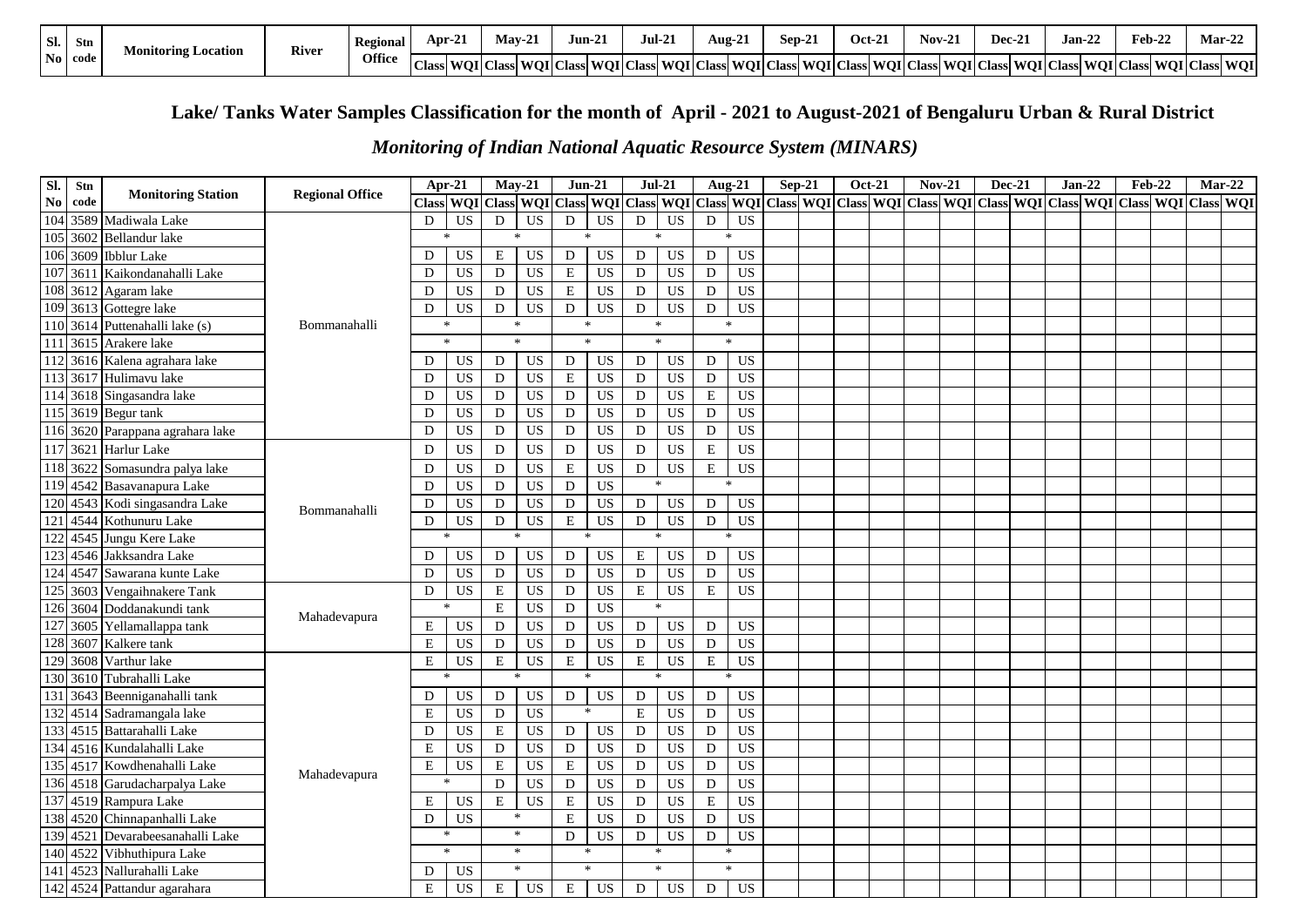| SI.                    | Stn      | <b>Monitoring Location</b>                           | River                  | Regional      | Apr-21       |                 |             | $May-21$        | $Jun-21$    |           |             | $Jul-21$        |                  | Aug-21         | $Sep-21$ | <b>Oct-21</b> | $Nov-21$ |  | <b>Dec-21</b> | $Jan-22$                                                                                                                                                        | <b>Feb-22</b> |  | $Mar-22$ |
|------------------------|----------|------------------------------------------------------|------------------------|---------------|--------------|-----------------|-------------|-----------------|-------------|-----------|-------------|-----------------|------------------|----------------|----------|---------------|----------|--|---------------|-----------------------------------------------------------------------------------------------------------------------------------------------------------------|---------------|--|----------|
| $\mathbf{N}\mathbf{o}$ | code     |                                                      |                        | <b>Office</b> | <b>Class</b> |                 |             |                 |             |           |             |                 |                  |                |          |               |          |  |               | WQI Class   WQI Class   WQI Class   WQI Class   WQI Class   WQI Class   WQI Class   WQI Class   WQI Class   WQI Class   WQI Class   WQI Class   WQI Class   WQI |               |  |          |
|                        |          | 143 4525 Seetharam palya Lake                        |                        |               | E            | US              | ${\bf E}$   | US              | E           | US        | $\,$ E      | US              | D                | <b>US</b>      |          |               |          |  |               |                                                                                                                                                                 |               |  |          |
| 144                    |          | 4526 Dyavasandra Tank                                |                        |               | D            | <b>US</b>       | D           | <b>US</b>       | D           | US        | D           | US              | D                | <b>US</b>      |          |               |          |  |               |                                                                                                                                                                 |               |  |          |
| 145                    |          | 4527 Whitefield kere Lake                            | Mahadevapura           |               | Е            | <b>US</b>       | ${\bf E}$   | US              | $\mathbf D$ | US        | D           | <b>US</b>       | D                | <b>US</b>      |          |               |          |  |               |                                                                                                                                                                 |               |  |          |
| 146                    |          | 4528 Doddakannehalli Lake                            |                        |               |              | *               |             |                 | *           |           | ∗           |                 |                  | *              |          |               |          |  |               |                                                                                                                                                                 |               |  |          |
| 147                    |          | 4529 Kasavanahalli Lake                              |                        |               |              | $\ast$          |             | $\ast$          |             | $\ast$    | $\ast$      |                 |                  | $\ast$         |          |               |          |  |               |                                                                                                                                                                 |               |  |          |
| 148                    | 3631     | Nagarakere tank                                      |                        |               |              | $\ast$          |             | $\ast$          | $\ast$      |           |             | $\ast$          |                  | $\ast$         |          |               |          |  |               |                                                                                                                                                                 |               |  |          |
| 149                    |          | 4530 Kammasandra Tank                                | Sarjapura              |               | E            | <b>US</b>       |             | $\ast$          |             | $\ast$    | Ε           | US              | E                | US             |          |               |          |  |               |                                                                                                                                                                 |               |  |          |
| 150                    |          | 4531 Rayasandra Tank                                 |                        |               | E            | <b>US</b>       |             | $\ast$          |             | $\ast$    | D           | US              | D                | <b>US</b>      |          |               |          |  |               |                                                                                                                                                                 |               |  |          |
| 151                    |          | 4532 ChandapuraTank                                  |                        |               | E            | <b>US</b>       |             | $\ast$          |             | $\ast$    | D           | US              | ${\bf E}$        | <b>US</b>      |          |               |          |  |               |                                                                                                                                                                 |               |  |          |
|                        |          | $152$ 3590 Lalbagh tank                              |                        |               | D            | US              | D           | US              | D           | US        | ${\bf D}$   | US              | $\mathbf D$      | <b>US</b>      |          |               |          |  |               |                                                                                                                                                                 |               |  |          |
|                        |          | 153 3591 Kempambudhi lake                            |                        |               | D            | $_{\rm US}$     | D           | <b>US</b>       | D           | US        | ${\bf D}$   | US              | $\mathbf D$      | US             |          |               |          |  |               |                                                                                                                                                                 |               |  |          |
| 154                    | 3592     | Yediyur lake                                         | <b>BNG-City South</b>  |               | $\mathbf D$  | <b>US</b>       | $\mathbf D$ | <b>US</b>       | D           | US        | ${\bf D}$   | US              | $\mathbf D$      | <b>US</b>      |          |               |          |  |               |                                                                                                                                                                 |               |  |          |
|                        |          | 155 3638 Annaiappa Tank                              |                        |               | D            | US              | D           | <b>US</b>       | D           | <b>US</b> | $\mathbf D$ | US              | D                | <b>US</b>      |          |               |          |  |               |                                                                                                                                                                 |               |  |          |
|                        |          | 156 4504 Sarakki Lake                                |                        |               | D            | US              | D           | <b>US</b>       | D           | US        | $\mathbf D$ | US              | $\mathbf D$      | <b>US</b>      |          |               |          |  |               |                                                                                                                                                                 |               |  |          |
|                        | 157 1388 | <b>Ulsoor LakeTraining Centre</b>                    |                        |               | D            | <b>US</b>       | D           | <b>US</b>       | D           | US        | D           | US              | E                | <b>US</b>      |          |               |          |  |               |                                                                                                                                                                 |               |  |          |
|                        |          | of Fish Breeding<br>158 3593 Ulsoor Lake near Temple | <b>BNG-City East</b>   |               |              |                 |             | US              | D           | US        | D           | US              |                  | <b>US</b>      |          |               |          |  |               |                                                                                                                                                                 |               |  |          |
|                        |          | 159 3595 Byrasandra tank                             |                        |               | D            | US<br>*         | D           |                 |             | ∗         | $\mathbf D$ | <b>US</b>       | E<br>$\mathbf D$ | <b>US</b>      |          |               |          |  |               |                                                                                                                                                                 |               |  |          |
|                        |          | 160 3594 Sankey Tank                                 | <b>BNG-City - West</b> |               | D            | US              | D           | <b>US</b>       | ${\bf D}$   | US        | $\mathbf D$ | <b>US</b>       | $\mathbf D$      | <b>US</b>      |          |               |          |  |               |                                                                                                                                                                 |               |  |          |
| 161                    |          | 2779 Hesaraghatta Reservoir                          |                        |               | D            | $_{\rm US}$     | D           | <b>US</b>       | D           | US        | $\ast$      |                 | $\mathbf D$      | <b>US</b>      |          |               |          |  |               |                                                                                                                                                                 |               |  |          |
| 162                    |          | 3597 Hesaraghatta Tank                               |                        |               | D            | US              | D           | <b>US</b>       | D           | US        |             | $\ast$          | ${\bf E}$        | <b>US</b>      |          |               |          |  |               |                                                                                                                                                                 |               |  |          |
| 163                    |          | 3598 Herohalli Tank                                  |                        |               | D            | US              | D           | <b>US</b>       | D           | <b>US</b> | $\mathbf D$ | US              | ${\bf E}$        | <b>US</b>      |          |               |          |  |               |                                                                                                                                                                 |               |  |          |
| 164                    | 3599     | Madavara Tank                                        | Dasarahalli            |               | D            | US              | D           | <b>US</b>       | D           | <b>US</b> | ${\bf D}$   | US              | D                | <b>US</b>      |          |               |          |  |               |                                                                                                                                                                 |               |  |          |
| 165                    |          | 3606 Dasarahalli Tank                                |                        |               | E            | US              | ${\rm D}$   | <b>US</b>       | E           | US        | D           | $_{\rm US}$     | $\mathbf D$      | <b>US</b>      |          |               |          |  |               |                                                                                                                                                                 |               |  |          |
| 166                    | 4094     | Gangondana Halli Lake                                |                        |               | E            | US              | $\mathbf E$ | <b>US</b>       | E           | US        | $\mathbf E$ | US              | ${\bf E}$        | <b>US</b>      |          |               |          |  |               |                                                                                                                                                                 |               |  |          |
| 167                    |          | 4095 Chikkabanyara Lake                              |                        |               | D            | US              | $\mathbf E$ | <b>US</b>       | D           | <b>US</b> | ${\bf D}$   | US              | $\mathbf E$      | <b>US</b>      |          |               |          |  |               |                                                                                                                                                                 |               |  |          |
|                        |          | 168 4096 Andhrahalli Lake                            |                        |               | D            | US              | ${\rm D}$   | <b>US</b>       | D           | US        | ${\bf D}$   | $_{\rm US}$     | D                | <b>US</b>      |          |               |          |  |               |                                                                                                                                                                 |               |  |          |
| 169                    | 4097     | Kachohalli Lake                                      |                        |               | D            | $_{\rm US}$     | D           | <b>US</b>       | D           | US        | ${\bf D}$   | US              | ${\bf E}$        | <b>US</b>      |          |               |          |  |               |                                                                                                                                                                 |               |  |          |
| 170                    | 4512     | Viswaneedam Lake                                     |                        |               | E            | <b>US</b>       | E           | <b>US</b>       | $\mathbf E$ | US        | $\mathbf E$ | <b>US</b>       | ${\bf E}$        | <b>US</b>      |          |               |          |  |               |                                                                                                                                                                 |               |  |          |
| 171                    |          | 4538 Machohalli Lake                                 | Dasarahalli            |               | D            | <b>US</b>       | D           | <b>US</b>       | D           | <b>US</b> | D           | <b>US</b>       | $\mathbf D$      | <b>US</b>      |          |               |          |  |               |                                                                                                                                                                 |               |  |          |
| 172                    |          | 4539 Doddabidarakallu Lake                           |                        |               | E            | US              | D           | US              | E           | US        | E           | <b>US</b>       | ${\bf E}$        | <b>US</b>      |          |               |          |  |               |                                                                                                                                                                 |               |  |          |
|                        |          | 173 4540 Kammgondanahalli Lake                       |                        |               | E            | US              | $\mathbf E$ | <b>US</b>       | $\mathbf D$ | US        | $\mathbf D$ | <b>US</b>       | D                | <b>US</b>      |          |               |          |  |               |                                                                                                                                                                 |               |  |          |
| 174                    |          | 4541 Alur Kere                                       |                        |               | D            | <b>US</b>       |             | $\ast$          |             | $\ast$    | $\ast$      |                 |                  | $\ast$         |          |               |          |  |               |                                                                                                                                                                 |               |  |          |
|                        |          | 175 2778 T.G. Halli Reservoir                        |                        |               | D            | US              | $\mathbf E$ | US              | $\mathbf E$ | US        | E           | $_{\rm US}$     | D                | <b>US</b>      |          |               |          |  |               |                                                                                                                                                                 |               |  |          |
|                        |          | 176 3596 Nayandanahalli Tank                         |                        |               | E            | US              | $\mathbf E$ | US              | $\mathbf D$ | <b>US</b> | ${\bf D}$   | US              | $\mathbf D$      | <b>US</b>      |          |               |          |  |               |                                                                                                                                                                 |               |  |          |
| 177                    |          | 3633 Subramanyapura Tank                             |                        |               | E            | US              | ${\bf D}$   | <b>US</b>       | ${\rm D}$   | <b>US</b> | $\mathbf E$ | $_{\rm US}$     | $\mathbf E$      | <b>US</b>      |          |               |          |  |               |                                                                                                                                                                 |               |  |          |
| 178                    |          | 3634 Devarakere Tank                                 |                        |               | $\mathbf{D}$ | $\overline{US}$ | E           | $\overline{US}$ | $\mathbf D$ | <b>US</b> | $\mathbf D$ | $\overline{US}$ | $\mathbf{D}$     | <b>US</b>      |          |               |          |  |               |                                                                                                                                                                 |               |  |          |
|                        |          | 179 3635 Malathahalli Tank                           |                        |               |              | *               |             |                 | D           | US        | E           | US              | Е                | US             |          |               |          |  |               |                                                                                                                                                                 |               |  |          |
|                        |          | 180 3636 Bandematta Tank                             |                        |               | D            | US              | Ε           | US              | D           | US        | $\mathbf D$ | US              | $\mathbf E$      | $_{\rm US}$    |          |               |          |  |               |                                                                                                                                                                 |               |  |          |
|                        |          | 181 3639 Kengeri Tank                                |                        |               | E            | US              | D           | US              |             | ∗         | $\mathbf E$ | US              | ${\bf D}$        | US <sub></sub> |          |               |          |  |               |                                                                                                                                                                 |               |  |          |
|                        |          | 182 3640 Uttarahalli Doraikere                       | Rajarajeswarinagara    |               | ${\rm D}$    | $_{\rm US}$     | ${\bf E}$   | $_{\rm US}$     | ${\bf D}$   | US        | ${\bf D}$   | US              | ${\bf D}$        | US             |          |               |          |  |               |                                                                                                                                                                 |               |  |          |
|                        |          | 183 3641 Dhorekere                                   |                        |               | ${\bf D}$    | US              | D           | $_{\rm US}$     | D           | US        | D           | US              | D                | US             |          |               |          |  |               |                                                                                                                                                                 |               |  |          |
|                        |          | 184 4533 Ullal Lake                                  |                        |               | D            | US              | D           | US              | D           | US        | ${\bf D}$   | US              | $\mathbf D$      | <b>US</b>      |          |               |          |  |               |                                                                                                                                                                 |               |  |          |
|                        |          | 185 4534 Sompura Lake                                |                        |               | D            | US              | $\mathbf D$ | US              | D           | US        | $\mathbf D$ | US              | ${\bf D}$        | US             |          |               |          |  |               |                                                                                                                                                                 |               |  |          |
|                        |          | 186 4535 Gubbalal kere                               |                        |               |              |                 |             |                 | $\ast$      |           | D           | US              | $\mathbf D$      | $_{\rm US}$    |          |               |          |  |               |                                                                                                                                                                 |               |  |          |
|                        |          | 187 4536 Hosakerehalli Lake                          |                        |               | D            | US              | D           | US              | D           | US        | $\mathbf E$ | US              | ${\bf E}$        | $_{\rm US}$    |          |               |          |  |               |                                                                                                                                                                 |               |  |          |
|                        |          | 188 4537 Chinnakurchi kere                           |                        |               | $\mathbf E$  | US              | $\mathbf D$ | US              | $\mathbf D$ | US        | $\mathbf D$ | US              | ${\rm D}$        | $_{\rm US}$    |          |               |          |  |               |                                                                                                                                                                 |               |  |          |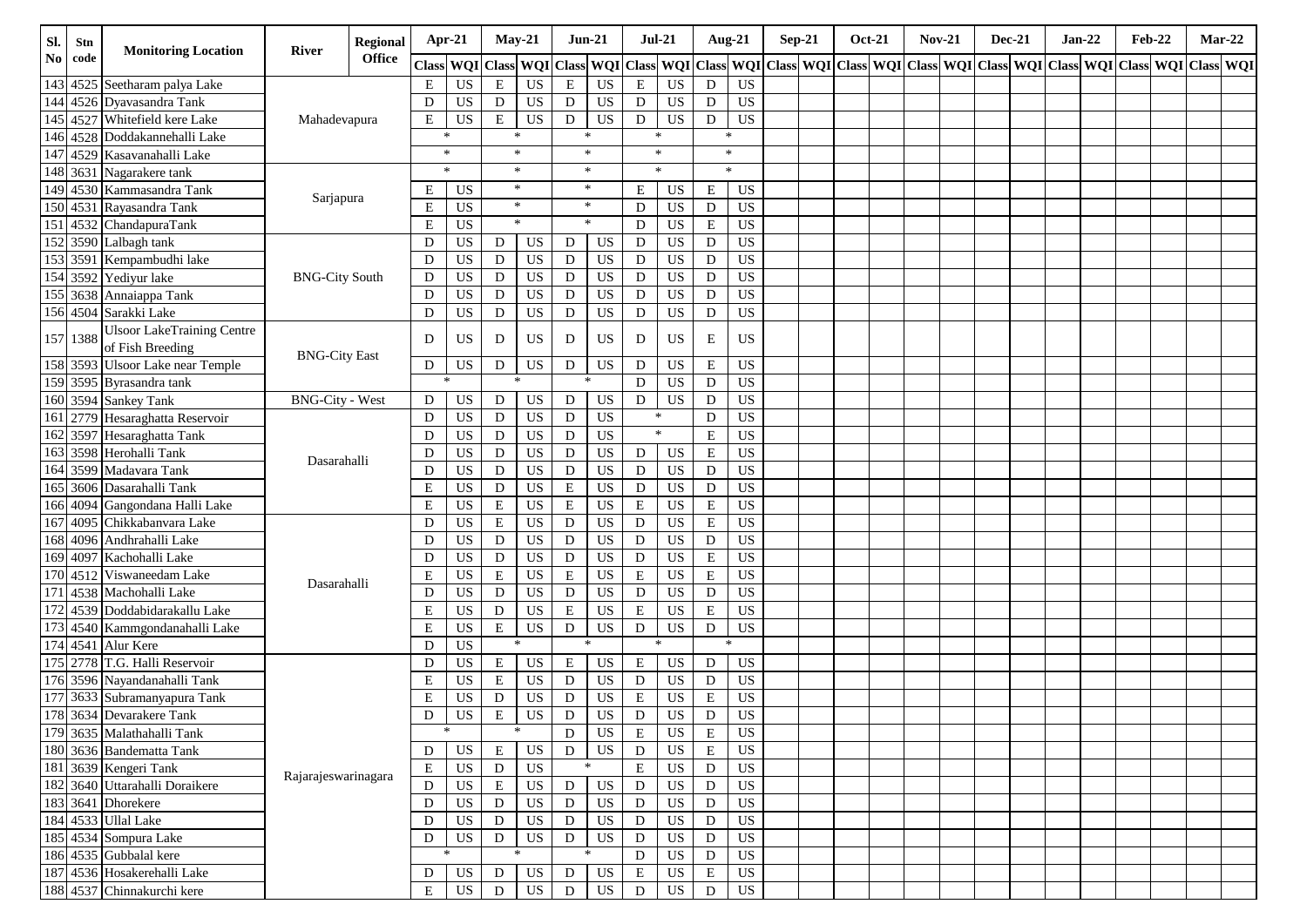| Sl. | Stn  | <b>Monitoring Location</b>     | <b>Regional</b> |               | $Apr-21$     | $May-21$  |        | $Jun-21$  |   | <b>Jul-21</b> |    | <b>Aug-21</b> |   | <b>Sep-21</b> | <b>Oct-21</b> | $Nov-21$ | <b>Dec-21</b> | $Jan-22$ |                                                                                                                                                 | <b>Feb-22</b> | $Mar-22$ |  |
|-----|------|--------------------------------|-----------------|---------------|--------------|-----------|--------|-----------|---|---------------|----|---------------|---|---------------|---------------|----------|---------------|----------|-------------------------------------------------------------------------------------------------------------------------------------------------|---------------|----------|--|
| No  | code |                                | <b>River</b>    | <b>Office</b> | <b>Class</b> |           |        |           |   |               |    |               |   |               |               |          |               |          | WQI Class WQI Class WQI Class WQI Class WQI Class WQI Class WQI Class WQI Class WQI Class WQI Class WQI Class WQI Class WQI Class WQI Class WQI |               |          |  |
|     |      | 189 3600 Shivapura tank        | Peenya          |               | Ε            | US        | E      | <b>US</b> | E | <b>US</b>     | E  | US            | E | US            |               |          |               |          |                                                                                                                                                 |               |          |  |
|     |      | 190 3601 Karihobanahalli lake  |                 |               | E            | US        | D      | <b>US</b> | D | <b>US</b>     | E  | <b>US</b>     | E | <b>US</b>     |               |          |               |          |                                                                                                                                                 |               |          |  |
| 191 |      | 3624 Puttnehalli Lake          |                 |               | Ε            | US        | D      | <b>US</b> | D | <b>US</b>     | D  | <b>US</b>     | D | <b>US</b>     |               |          |               |          |                                                                                                                                                 |               |          |  |
|     |      | 192 3625 Hebbal Lake           |                 |               | D            | US        | D      | US        | D | <b>US</b>     | D  | <b>US</b>     | D | US            |               |          |               |          |                                                                                                                                                 |               |          |  |
|     |      | 193 3626 Nagawara Tank         |                 |               | D            | US        | D      | US        | D | <b>US</b>     | D  | <b>US</b>     | E | <b>US</b>     |               |          |               |          |                                                                                                                                                 |               |          |  |
|     |      | 194 3627 Jakkur Lake           |                 |               | D.           | US        | $\ast$ |           | D | <b>US</b>     | D  | <b>US</b>     | D | US            |               |          |               |          |                                                                                                                                                 |               |          |  |
|     |      | 195 3628 Amruthahalli Lake     |                 |               | D            | <b>US</b> | D      | US        | D | <b>US</b>     | D. | <b>US</b>     | D | <b>US</b>     |               |          |               |          |                                                                                                                                                 |               |          |  |
|     |      | 196 3629 Allasandra Tank       |                 |               | D            | US        | D      | US        | D | <b>US</b>     | D  | <b>US</b>     | D | US            |               |          |               |          |                                                                                                                                                 |               |          |  |
| 197 |      | 3630 Yelahanka Tank            | Yelahanka       |               | D            | US        | D      | US        | D | <b>US</b>     | D  | <b>US</b>     | D | US            |               |          |               |          |                                                                                                                                                 |               |          |  |
|     |      | 198 4506 Abbigere Lake         |                 |               | E            | US        | D      | <b>US</b> | E | <b>US</b>     | D  | US            | D | <b>US</b>     |               |          |               |          |                                                                                                                                                 |               |          |  |
|     |      | 199 4507 Chelekere Lake        |                 |               | D.           | US        | D      | <b>US</b> | D | <b>US</b>     | D. | <b>US</b>     | D | <b>US</b>     |               |          |               |          |                                                                                                                                                 |               |          |  |
|     |      | 200 4508 Singapura Lake        |                 |               | E            | <b>US</b> | D      | <b>US</b> | E | <b>US</b>     | E  | <b>US</b>     | E | US            |               |          |               |          |                                                                                                                                                 |               |          |  |
|     |      | 201 4509 Narasipura Lake       |                 |               | D            | US        | D      | <b>US</b> | E | <b>US</b>     | D. | <b>US</b>     | D | US            |               |          |               |          |                                                                                                                                                 |               |          |  |
|     |      | 202 4510 Rachenahalli Lke      |                 |               | D            | US        | D      | US        | D | <b>US</b>     | D  | <b>US</b>     | D | <b>US</b>     |               |          |               |          |                                                                                                                                                 |               |          |  |
|     |      | 203 4511 Kogilu kere           |                 |               | E            | US        | D      | US        | D | <b>US</b>     | D  | <b>US</b>     | D | <b>US</b>     |               |          |               |          |                                                                                                                                                 |               |          |  |
|     |      | 204 3632 Veerapura Tank        | Doddaballpura   |               | E            | US        | $\ast$ |           | D | <b>US</b>     | D. | <b>US</b>     | D | <b>US</b>     |               |          |               |          |                                                                                                                                                 |               |          |  |
|     |      | 205 4503 Madhure Tank          |                 |               |              | $\ast$    | $\ast$ |           | D | <b>US</b>     | D  | <b>US</b>     | D | US            |               |          |               |          |                                                                                                                                                 |               |          |  |
|     |      | 206 4505 Nelamangala Lake      |                 |               | D            | <b>US</b> | D      | US        | D | <b>US</b>     | E  | <b>US</b>     | E | US            |               |          |               |          |                                                                                                                                                 |               |          |  |
|     |      | 207 4513 Arashinakunte Kere    | Nelamangala     |               | E            | <b>US</b> | D      | <b>US</b> | E | <b>US</b>     | D  | US            | D | <b>US</b>     |               |          |               |          |                                                                                                                                                 |               |          |  |
|     |      | 208 3623 Anekal Doddakere Tank | Anekal          |               | D            | US        | E      | <b>US</b> | D | <b>US</b>     | E  | <b>US</b>     | D | <b>US</b>     |               |          |               |          |                                                                                                                                                 |               |          |  |
|     |      | 209 3642 Jigani tank           |                 |               | D            | <b>US</b> | D      | US        | D | <b>US</b>     | D  | <b>US</b>     | D | US            |               |          |               |          |                                                                                                                                                 |               |          |  |

# **Lakes/ Tanks Water Samples Classification for the month of April - 2021 to August-2021 of Karnataka other than Bengaluru Urban & Rural District**

| Sl. | Stn     |                             | <b>Regional Office</b> | $Apr-21$                                                                                                                                                                                                                     |           | $Mav-21$   |           | $Jun-21$      |    | $Jul-21$ |           | <b>Aug-21</b> |           | $Sep-21$ | <b>Oct-21</b> | $Nov-21$ |  | <b>Dec-21</b> | $Jan-22$ | <b>Feb-22</b> |  | $Mar-22$ |
|-----|---------|-----------------------------|------------------------|------------------------------------------------------------------------------------------------------------------------------------------------------------------------------------------------------------------------------|-----------|------------|-----------|---------------|----|----------|-----------|---------------|-----------|----------|---------------|----------|--|---------------|----------|---------------|--|----------|
|     | No code | <b>Monitoring Station</b>   |                        | Class   WQI   Class   WQI   Class   WQI   Class   WQI   Class   WQI   Class   WQI   Class   WQI   Class   WQI   Class   WQI   Class   WQI   Class   WQI   Class   WQI   Class   WQI   Class   WQI   Class   WQI   Class   WQ |           |            |           |               |    |          |           |               |           |          |               |          |  |               |          |               |  |          |
|     |         | 210 3644 Mulbhagal lake     | Kolar                  | D                                                                                                                                                                                                                            | US        | E          | US        | E.            |    |          | US.       | E             | <b>US</b> |          |               |          |  |               |          |               |  |          |
| 211 |         | 3645 Devarayasamudra lake   |                        |                                                                                                                                                                                                                              | US.       | D          | <b>US</b> | D             | US |          | US.       | D             | <b>US</b> |          |               |          |  |               |          |               |  |          |
|     |         | 212 3646 Narasapura lake    | Kolar                  | D                                                                                                                                                                                                                            | US        | D          | US        | D             | US | D        | <b>US</b> | D             | <b>US</b> |          |               |          |  |               |          |               |  |          |
|     |         | 213 3647 Huledanahalli lake |                        |                                                                                                                                                                                                                              |           |            |           | $\ast$        |    |          |           | $\ast$        |           |          |               |          |  |               |          |               |  |          |
|     |         | 214 3637 Byramangala tank   |                        | Е                                                                                                                                                                                                                            | <b>US</b> | $\ast$     |           | D             | US | E        | <b>US</b> | E             | <b>US</b> |          |               |          |  |               |          |               |  |          |
|     |         | 215 4501 Manchanabale Dam   | Ramanagara             | A                                                                                                                                                                                                                            | S         | $\ast$     |           | D             | US |          | US.       | D             | <b>US</b> |          |               |          |  |               |          |               |  |          |
|     |         | 216 4502 Ramammana Kere     |                        | E                                                                                                                                                                                                                            | US        | $\ast$     |           | D             | US | D        | US.       | E             | <b>US</b> |          |               |          |  |               |          |               |  |          |
|     |         | 217 3648 Mydala Tank        |                        | D                                                                                                                                                                                                                            | US.       | D          | <b>US</b> | D             | US | D        | US.       | D             | <b>US</b> |          |               |          |  |               |          |               |  |          |
|     |         | 218 3649 Bugudanahalli lake |                        |                                                                                                                                                                                                                              | US        | D          | <b>US</b> | D             | US | D        | US.       | D             | <b>US</b> |          |               |          |  |               |          |               |  |          |
|     |         | 219 3650 Melekote           |                        | Е                                                                                                                                                                                                                            | US        | E          | <b>US</b> | D             | US | E        | US.       | D             | <b>US</b> |          |               |          |  |               |          |               |  |          |
|     |         | 220 3651 Bheemsandra tank   | Tumakuru               | Е                                                                                                                                                                                                                            | <b>US</b> | E          | <b>US</b> | D             | US | E        | US.       | D             | <b>US</b> |          |               |          |  |               |          |               |  |          |
| 221 |         | 3652 Pavagada tank          |                        | $\ast$                                                                                                                                                                                                                       |           |            |           | $\rightarrow$ |    |          |           |               |           |          |               |          |  |               |          |               |  |          |
|     |         | 222 3653 Doddakere tank     |                        | D                                                                                                                                                                                                                            | US.       | D          | <b>US</b> | D             | US | D        | US.       | D             | <b>US</b> |          |               |          |  |               |          |               |  |          |
|     |         | 223 3654 Gottigere lake     |                        | D                                                                                                                                                                                                                            | US        | D          | <b>US</b> | E             | US | E        | US.       | D             | <b>US</b> |          |               |          |  |               |          |               |  |          |
|     |         | 224 3655 Mathikere          |                        | $\ast$                                                                                                                                                                                                                       |           |            |           | <b>Sk</b>     |    |          |           | $\ast$        |           |          |               |          |  |               |          |               |  |          |
|     |         | 225 3559 Hullige tank       |                        | D                                                                                                                                                                                                                            | <b>US</b> | D          | <b>US</b> | D             | US | D        | US        | D             | <b>US</b> |          |               |          |  |               |          |               |  |          |
|     |         | 226 3560 Mavenakere         | Raichur                | $\ast$                                                                                                                                                                                                                       |           | <b>Ski</b> |           | $\ast$        |    | $\star$  |           |               | $*$       |          |               |          |  |               |          |               |  |          |
|     |         | 227 3561 Hundikere          |                        | D                                                                                                                                                                                                                            | US.       | D          | US        | D             | US | D        | US.       | D             | <b>US</b> |          |               |          |  |               |          |               |  |          |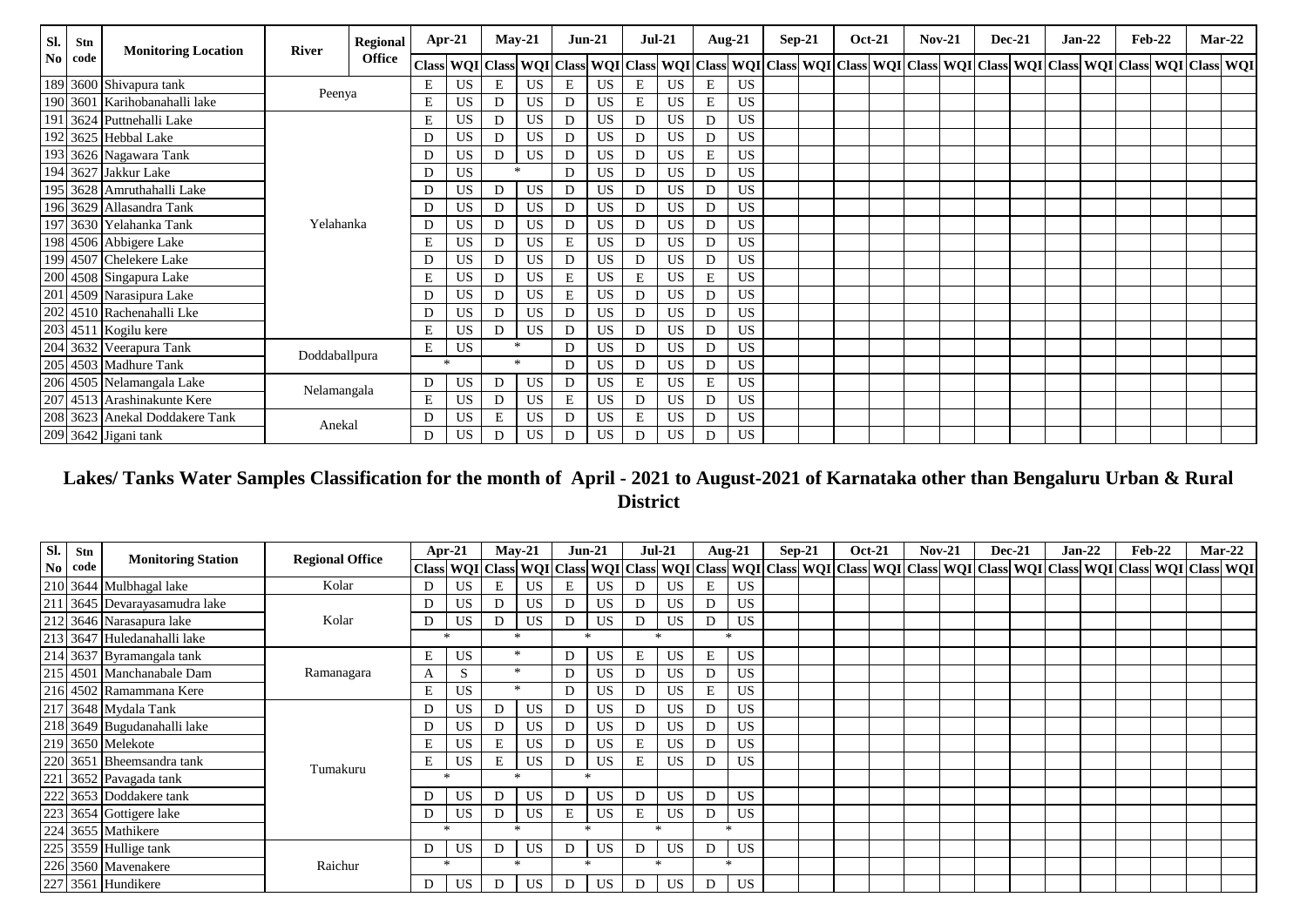| Sl.           | Stn      | <b>Monitoring Location</b>                | River      | <b>Regional</b> | $Apr-21$      |             | $May-21$     |             | $Jun-21$     |                 | $Jul-21$      |                 | <b>Aug-21</b> |             | $Sep-21$ |  | <b>Oct-21</b> | $Nov-21$ | $Dec-21$ | $Jan-22$ | <b>Feb-22</b>                                                                                                                     |  | $Mar-22$ |
|---------------|----------|-------------------------------------------|------------|-----------------|---------------|-------------|--------------|-------------|--------------|-----------------|---------------|-----------------|---------------|-------------|----------|--|---------------|----------|----------|----------|-----------------------------------------------------------------------------------------------------------------------------------|--|----------|
| $\mathbf{No}$ | code     |                                           |            | <b>Office</b>   |               |             |              |             |              |                 |               |                 |               |             |          |  |               |          |          |          | Class WQI Class WQI Class WQI Class WQI Class WQI Class WQI Class WQI Class WQI Class WQI Class WQI Class WQI Class WQI Class WQI |  |          |
|               | 228 4092 | Manchalpur Tank,<br>Manchalpur            | Raichur    |                 | E             | US          | E            | US          | E            | US.             | E             | US              | E             | US          |          |  |               |          |          |          |                                                                                                                                   |  |          |
|               | 229 3582 | Hebbal lake                               |            |                 | D             | US          | D            | US          | $\mathbf D$  | US              | D             | US              | D             | US          |          |  |               |          |          |          |                                                                                                                                   |  |          |
| 230           | 3583     | Kukkarahalli lake                         |            |                 | D             | US          | D            | US          | D            | US              | $\mathbf D$   | US              | D             | US          |          |  |               |          |          |          |                                                                                                                                   |  |          |
| 231           |          | 3584 Dalavai lake                         |            |                 | E             | US          | $\mathbf E$  | US          | E            | <b>US</b>       | E             | US              | E             | $_{\rm US}$ |          |  |               |          |          |          |                                                                                                                                   |  |          |
| 232           |          | 3585 Yennehole lake                       | Mysuru     |                 | $\bf E$       | US          | $\mathbf E$  | US          | $\mathbf E$  | <b>US</b>       | $\mathbf E$   | US              | ${\bf E}$     | <b>US</b>   |          |  |               |          |          |          |                                                                                                                                   |  |          |
| 233           |          | 3586 Limbhabudi lake                      |            |                 | D             | US          | D            | US          | D            | US              | $\mathbf D$   | US              | $\mathbf D$   | <b>US</b>   |          |  |               |          |          |          |                                                                                                                                   |  |          |
|               |          | 234 3587 Shettykere lake                  |            |                 | D             | US          | $\mathbf C$  | S           | D            | <b>US</b>       | D             | US              | D             | <b>US</b>   |          |  |               |          |          |          |                                                                                                                                   |  |          |
|               |          | 235 3588 Karanjikere                      |            |                 | D             | US          | $\mathbf C$  | ${\bf S}$   | D            | <b>US</b>       | D             | US              | D             | <b>US</b>   |          |  |               |          |          |          |                                                                                                                                   |  |          |
|               |          | 236 3656 Nallikatte kere                  |            |                 | $\ast$        |             |              | $\ast$      |              | $\ast$          |               |                 |               |             |          |  |               |          |          |          |                                                                                                                                   |  |          |
| 237           |          | 3657 Kaachahalli koppalukere              |            |                 | Е             | US          | E            | US          | E            | US              | E             | US              | E             | US          |          |  |               |          |          |          |                                                                                                                                   |  |          |
|               |          | 238 3658 Kallakatte kere                  |            |                 | $\ast$        |             |              |             |              | $\ast$          |               |                 | $\ast$        |             |          |  |               |          |          |          |                                                                                                                                   |  |          |
|               |          | 239 3659 Mathana kere                     |            |                 | Ε             | US          | E            | US          | Е            | US              | E             | US              | E             | US          |          |  |               |          |          |          |                                                                                                                                   |  |          |
|               |          | 240 3660 Hunasina kere                    |            |                 | $\mathcal{C}$ | S           | $\mathbf C$  | S           | $\mathsf{C}$ | S               | $\mathcal{C}$ | S               | $\mathbf C$   | ${\bf S}$   |          |  |               |          |          |          |                                                                                                                                   |  |          |
| 241           | 3661     | Kokkanaghattadodda kere                   |            |                 | E             | <b>US</b>   | ${\bf E}$    | US          | $\mathbf E$  | <b>US</b>       | E             | US              | ${\bf E}$     | <b>US</b>   |          |  |               |          |          |          |                                                                                                                                   |  |          |
|               |          | 242 3662 Kawshikakere                     |            |                 | $\mathsf{C}$  | S           | ${\bf C}$    | S           | $\mathsf{C}$ | S               | $\mathsf{C}$  | S               | $\mathbf C$   | ${\bf S}$   |          |  |               |          |          |          |                                                                                                                                   |  |          |
|               |          | 243 3663 Joladakatte                      |            |                 |               | $\ast$      |              | $\ast$      | $\ast$       |                 | $\ast$        |                 | $\mathbf C$   | S           |          |  |               |          |          |          |                                                                                                                                   |  |          |
|               |          | 244 3664 Basavanahallikere                |            |                 |               | $\ast$      |              | $\ast$      |              | $\ast$          |               | $\ast$          |               | $\ast$      |          |  |               |          |          |          |                                                                                                                                   |  |          |
|               |          | 245 3665 Lingappanakatte                  |            |                 | C             | S           | $\mathbf C$  | S           | $\mathsf{C}$ | S               | $\mathsf{C}$  | S               | $\mathbf C$   | S           |          |  |               |          |          |          |                                                                                                                                   |  |          |
| 246           | 3666     | Ganigarahosahallikere                     | Hassan     |                 | $\ast$        |             |              | $\ast$      |              | $\ast$          | $\ast$        |                 | $\ast$        |             |          |  |               |          |          |          |                                                                                                                                   |  |          |
| 247           | 3667     | Sathenahallidoddakere                     |            |                 | Е             | US          | E            | US          | $\mathbf E$  | US              | D             | US              | D             | US          |          |  |               |          |          |          |                                                                                                                                   |  |          |
|               |          | 248 3668 Sodharahallikere                 |            |                 | E             | US          | $\mathbf E$  | US          | E            | <b>US</b>       | D             | US              | $\mathbf C$   | S           |          |  |               |          |          |          |                                                                                                                                   |  |          |
| 249           | 3669     | Sheleramanahallikere                      |            |                 | $\mathsf{C}$  | S           | $\mathbf C$  | ${\bf S}$   | $\mathsf{C}$ | S               | $\mathbf C$   | S               | $\mathbf C$   | S           |          |  |               |          |          |          |                                                                                                                                   |  |          |
|               |          | 250 3670 Hainarakatte                     |            |                 | $\ast$        |             |              | $\ast$      | $\ast$       |                 | $\ast$        |                 | $\mathbf C$   | ${\bf S}$   |          |  |               |          |          |          |                                                                                                                                   |  |          |
|               |          | 251 3671 Hanumanthapurakatte              |            |                 |               | $*$         |              | $\ast$      |              | $\ast$          |               | $\ast$          | $\mathsf{C}$  | S           |          |  |               |          |          |          |                                                                                                                                   |  |          |
|               |          | 252 3672 Sankalapurakere                  |            |                 |               | $\ast$      |              | $\ast$      |              | $\ast$          |               | $\ast$          | $\mathbf C$   | ${\bf S}$   |          |  |               |          |          |          |                                                                                                                                   |  |          |
|               |          | 253 3673 Havalikere                       |            |                 | E             | US          | E            | US          | $\mathbf E$  | <b>US</b>       | E             | US              | Е             | <b>US</b>   |          |  |               |          |          |          |                                                                                                                                   |  |          |
|               |          | 254 3674 Sathamangalakere                 |            |                 | $\mathsf{C}$  | S           | $\mathbf C$  | S           | $\mathsf{C}$ | S               | $\mathsf{C}$  | S               | $\mathbf C$   | S           |          |  |               |          |          |          |                                                                                                                                   |  |          |
|               |          | 255 3675 B. Kalehallikere                 |            |                 | $\ast$        |             | $\ast$       |             | $\ast$       |                 | $\ast$        |                 | $\ast$        |             |          |  |               |          |          |          |                                                                                                                                   |  |          |
|               |          | 256 3676 Thavenahallikere                 |            |                 | $\mathsf{C}$  | S           | $\mathsf{C}$ | S           | $\mathsf{C}$ | S               | $\mathsf{C}$  | S               | C             | S           |          |  |               |          |          |          |                                                                                                                                   |  |          |
| 257           | 3677     | Sharanabasveshwara kere                   | Kalaburagi |                 | ${\bf E}$     | US          | $\mathbf E$  | US          | $\mathbf E$  | <b>US</b>       | E             | <b>US</b>       | ${\bf E}$     | US          |          |  |               |          |          |          |                                                                                                                                   |  |          |
|               |          | 258 3678 Ninjampura tank                  | Bidar      |                 | $\ast$        |             |              |             |              | $\ast$          |               |                 | ∗             |             |          |  |               |          |          |          |                                                                                                                                   |  |          |
|               |          | 259 3679 Bhutanala lake                   | Vijayapura |                 | Ε             | US          | D            | US          | D            | US              | $\mathsf{C}$  | ${\bf S}$       | D             | US          |          |  |               |          |          |          |                                                                                                                                   |  |          |
|               |          | 260 3680 Killa lake                       |            |                 | $\mathbf C$   | S           | $\mathbf C$  | S           | $\mathbf C$  | S               | ${\bf C}$     | S               | $\mathbf C$   | S           |          |  |               |          |          |          |                                                                                                                                   |  |          |
|               | 261 3681 | Angol MI tank                             | Belgavi    |                 | D             | US          | ${\rm D}$    | US          | D            | <b>US</b>       | E             | US              | D             | US          |          |  |               |          |          |          |                                                                                                                                   |  |          |
|               |          |                                           | Belgavi    |                 | E             | $_{\rm US}$ | $\mathbf E$  | <b>US</b>   | ${\bf D}$    | <b>US</b>       | E             | US              | ${\bf E}$     | <b>US</b>   |          |  |               |          |          |          |                                                                                                                                   |  |          |
|               |          | 262 3682 Kakati pond<br>263 3683 Herekere | Dharwad    |                 | D             | <b>US</b>   | D            | US          | D            | $\overline{US}$ | D             | $\overline{US}$ | D             | US          |          |  |               |          |          |          |                                                                                                                                   |  |          |
|               |          | 264 3684 Kelegere                         |            |                 | D             | $_{\rm US}$ | D            | US          | D            | US              | D             | US              | D             | $_{\rm US}$ |          |  |               |          |          |          |                                                                                                                                   |  |          |
|               |          | 265 3685 Navalooru lake                   |            |                 | D             | US          | D            | US          | D            | US              | D             | US              | D             | $_{\rm US}$ |          |  |               |          |          |          |                                                                                                                                   |  |          |
|               |          | 266 3686 Nirasagarakere                   |            |                 | ${\bf C}$     | S           | ${\bf C}$    | ${\bf S}$   | $\mathbf C$  | S               | $\mathbf C$   | S               | $\mathsf C$   | ${\bf S}$   |          |  |               |          |          |          |                                                                                                                                   |  |          |
|               |          |                                           | Dharwad    |                 | D             | $_{\rm US}$ | $\mathbf D$  | US          | D            | US              | D             | US              | $\mathbf D$   | $_{\rm US}$ |          |  |               |          |          |          |                                                                                                                                   |  |          |
|               |          | 267 3687 Nuggikere<br>268 3688 Sadanakere |            |                 | D             | US          | $\mathbf D$  | US          | $\,$ D       | US              | D             | US              | $\mathbf D$   | <b>US</b>   |          |  |               |          |          |          |                                                                                                                                   |  |          |
|               |          | 269 3689 Someshwarakere                   |            |                 | D             | US          | $\mathbf D$  | US          | D            | US              | D             | US              | $\mathbf D$   | $_{\rm US}$ |          |  |               |          |          |          |                                                                                                                                   |  |          |
|               |          | 270 3690 Unakalkere                       |            |                 | D             | US          | ${\rm D}$    | US          | $\mathbf D$  | US              | D             | US              | $\mathbf D$   | US          |          |  |               |          |          |          |                                                                                                                                   |  |          |
| 271           |          | 3691 Vimanabhuthikere                     |            |                 | $\, {\bf B}$  | S           | $\, {\bf B}$ | S           | $\, {\bf B}$ | S               | $\, {\bf B}$  | ${\bf S}$       |               | $\ast$      |          |  |               |          |          |          |                                                                                                                                   |  |          |
|               |          | 272 3692 Kunduvadakere                    | Davangere  |                 | $\ast$        |             | $\ast$       |             | $\ast$       |                 | $\ast$        |                 |               | $\ast$      |          |  |               |          |          |          |                                                                                                                                   |  |          |
|               |          | 273 3693 Bhathikere                       |            |                 | D             | US          | D            | $_{\rm US}$ | $\mathbf D$  | US              | D             | US              |               | $\ast$      |          |  |               |          |          |          |                                                                                                                                   |  |          |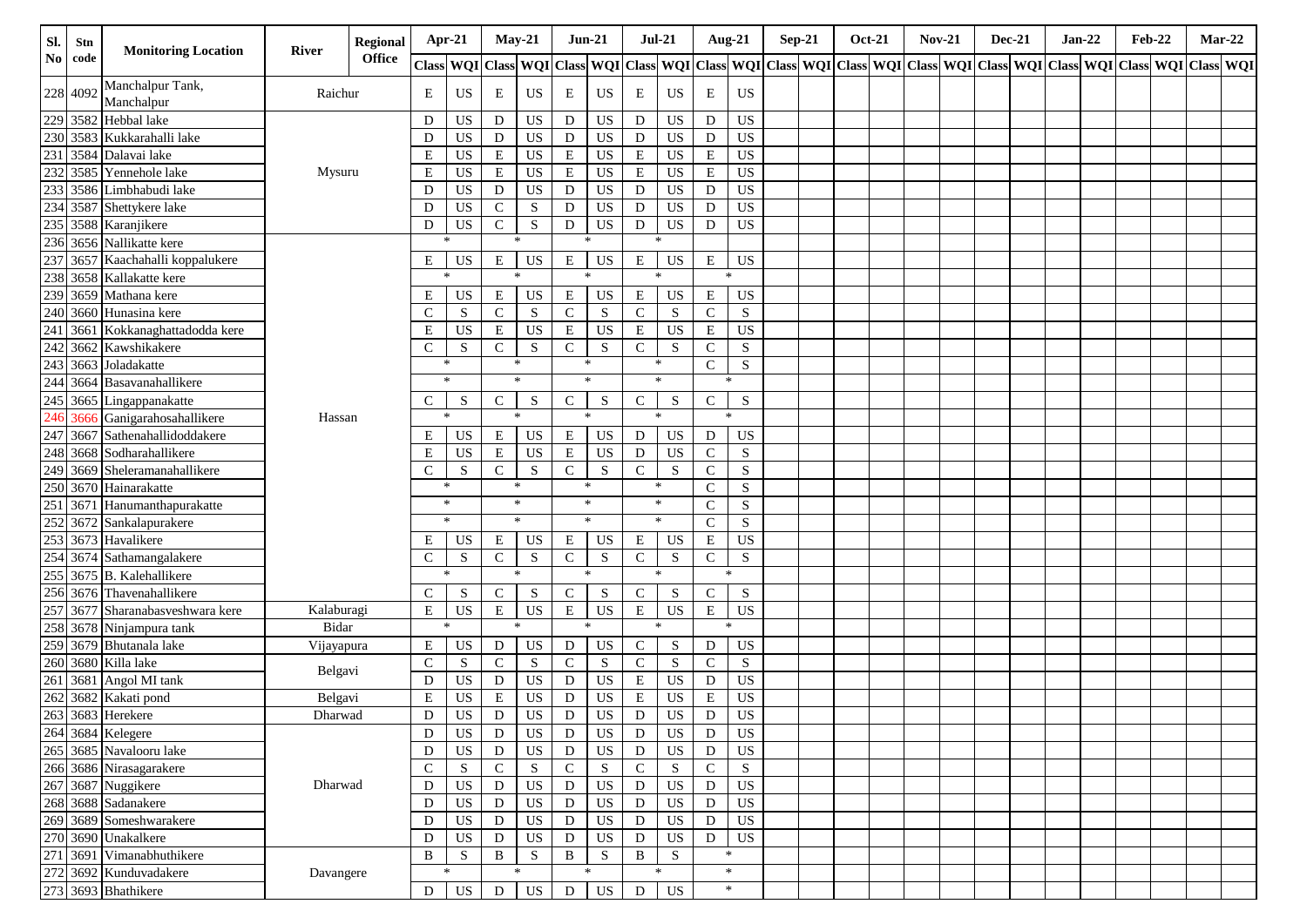| Sl. | Stn<br><b>Monitoring Location</b> |                           | <b>River</b> | Regional      | Apr-21 |   | $Mav-21$ |              | <b>Jun-21</b> | $Jul-21$ |        | Aug- $21$ | Sep-21 | <b>Oct-21</b>                                                                                                                                                          | $Nov-21$ |  | <b>Dec-21</b> | $Jan-22$ | Feb-22 | $Mar-22$ |  |
|-----|-----------------------------------|---------------------------|--------------|---------------|--------|---|----------|--------------|---------------|----------|--------|-----------|--------|------------------------------------------------------------------------------------------------------------------------------------------------------------------------|----------|--|---------------|----------|--------|----------|--|
|     | No code                           |                           |              | <b>Office</b> |        |   |          |              |               |          |        |           |        | Class  WQI   Class  WQI   Class  WQI   Class  WQI   Class  WQI   Class  WQI   Class  WQI   Class  WQI   Class  WQI   Class  WQI   Class  WQI   Class  WQI   Class  WQI |          |  |               |          |        |          |  |
|     |                                   | 274 3694 Shanthisagarkere |              |               |        | B |          | B            | . N           | $\cdot$  |        |           |        |                                                                                                                                                                        |          |  |               |          |        |          |  |
|     |                                   | $275$ 3695 Kondajjikere   | Davangere    |               |        | В |          | B            | - 13          |          |        |           |        |                                                                                                                                                                        |          |  |               |          |        |          |  |
|     |                                   | $276$ 3696 Aianakere      |              |               |        |   |          | $\mathbf{r}$ | US            | US       |        |           |        |                                                                                                                                                                        |          |  |               |          |        |          |  |
|     |                                   | 277 3697 Mattadakere      | Chitradurga  |               | US     |   | US       |              | US            | US       |        |           |        |                                                                                                                                                                        |          |  |               |          |        |          |  |
|     |                                   | 278 3565 Pilikula tank    | Mangaluru    |               | US     |   | US       | B            | . N           |          | $\sim$ |           |        |                                                                                                                                                                        |          |  |               |          |        |          |  |

Note:  $* - No Water in the River/Reserior/Lake/Tank/Samples were not Collected.$ 

NI-Newly Identified during April-2019

Class "A" – Drinking water source without conventional treatment but after disinfection.

Class "B" – Out door bathing (organized)

Class "C" – Drinking Water Source with conventional treatment followed by disinfection.

Class "D" – Propagation of wild life, fisheries

Class "E" – Irrigation, Industrial cooling, Controlled Waste disposal

**WQI = Water Quality Index, S means Satisfactory, US means Unsatisfactory**

WQI - Water Quality Index : ( $DO \ge 4$  mg/L BOD  $\le 3$  mg/L FC  $\le 2500$  MPN/100 ml & TC $\le 5000$  MPN/100 ml).

Chief Scientific Officer(I/C)